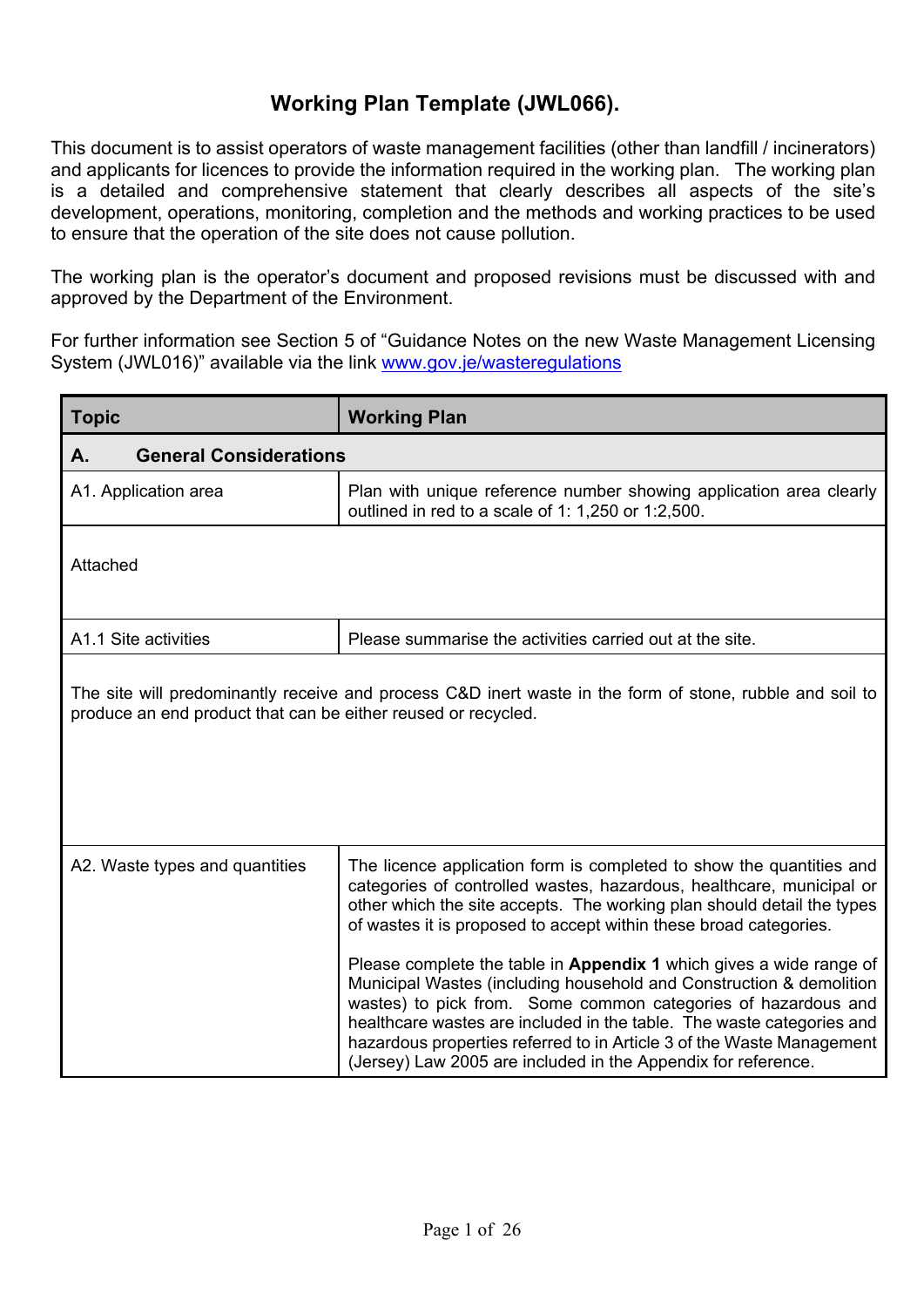| <b>Topic</b>                                                                                                                                                                               | <b>Working Plan</b>                                                                                                                                                |
|--------------------------------------------------------------------------------------------------------------------------------------------------------------------------------------------|--------------------------------------------------------------------------------------------------------------------------------------------------------------------|
|                                                                                                                                                                                            |                                                                                                                                                                    |
| A3. Hours of operation                                                                                                                                                                     | Section clearly detailing what hours are applied for and, if relevant,<br>what site activities will take place outside of permitted hours for receipt<br>of waste. |
| 0800 - 1630 (Monday to Friday)<br>0800 - 1200 (Saturday)<br><b>Closed Sunday and Bank holidays</b>                                                                                         | <b>Site Opening hours</b> (Material enquires, product delivery and collection)                                                                                     |
|                                                                                                                                                                                            | <b>Operational hours</b> (Site and equipment management, maintenance and waste processing)                                                                         |
| 0730 - 1800 (Monday to Friday)<br>0730 - 1300 (Saturday)<br><b>Closed Sunday and Bank holidays</b>                                                                                         |                                                                                                                                                                    |
| <b>Emergency hours</b> (Site and equipment maintenance)                                                                                                                                    |                                                                                                                                                                    |
| 0530 - 2200 Monday - Sunday                                                                                                                                                                |                                                                                                                                                                    |
| A4. Commencement of activities                                                                                                                                                             | Section detailing what work is to be undertaken and expected<br>timescales for completion.                                                                         |
| The following to be completed within 2 months of application approval:<br>Create boundaries<br>Erect signage<br>Set out stock pile bays<br>Install temporary welfare and office facilities |                                                                                                                                                                    |
| 12-24 months subject to planning approval:<br>Construct steel clad building                                                                                                                |                                                                                                                                                                    |
| A5. Manning and management                                                                                                                                                                 | Detail of staff numbers and job titles. Management structure.<br>Staff training and development systems.                                                           |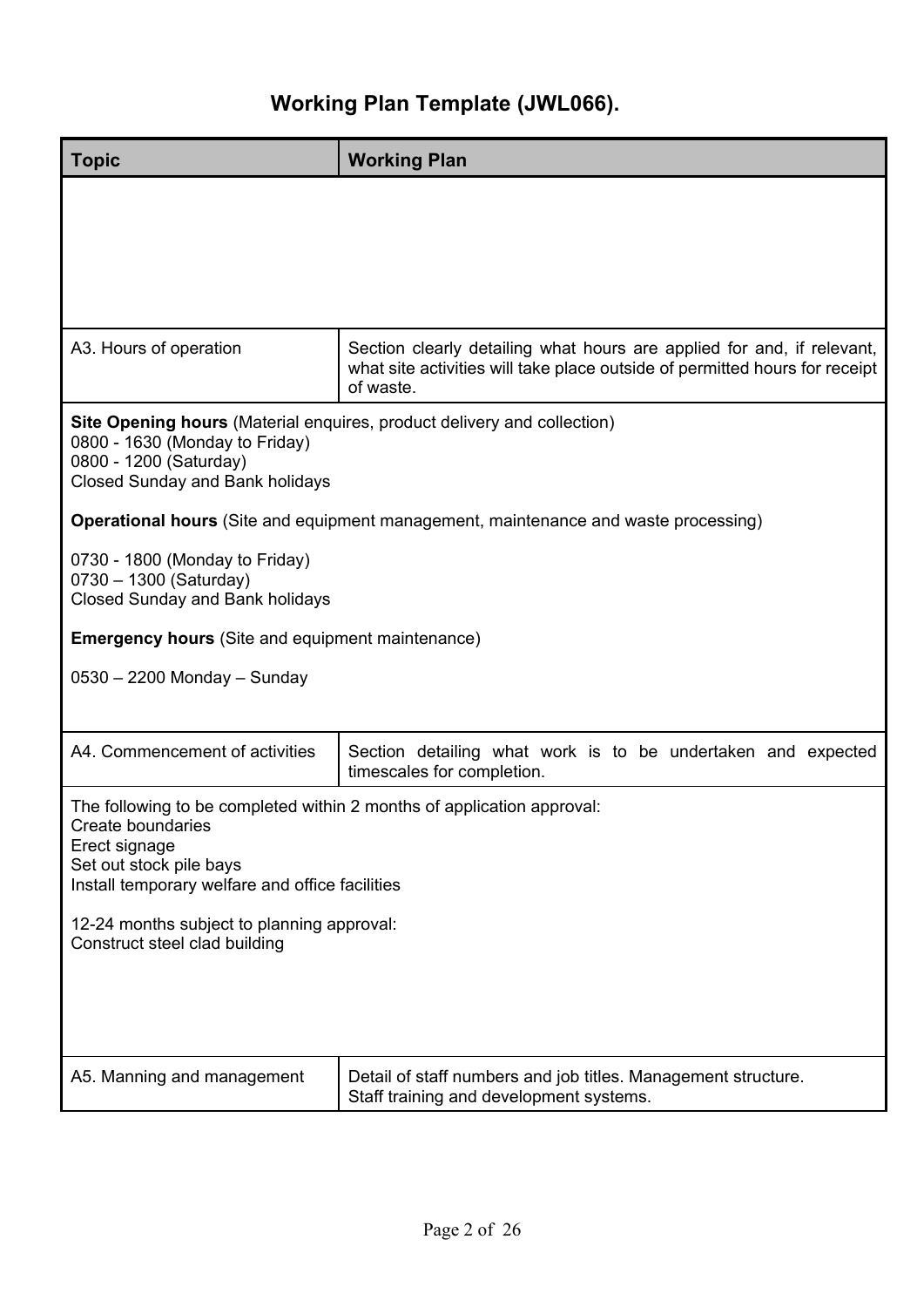| <b>Topic</b>                                                                                                                                                                                                                                                                                                                                                                                                                                                                                                                                                                                                         | <b>Working Plan</b>                                                                                                                                                                                                                                                                                                  |
|----------------------------------------------------------------------------------------------------------------------------------------------------------------------------------------------------------------------------------------------------------------------------------------------------------------------------------------------------------------------------------------------------------------------------------------------------------------------------------------------------------------------------------------------------------------------------------------------------------------------|----------------------------------------------------------------------------------------------------------------------------------------------------------------------------------------------------------------------------------------------------------------------------------------------------------------------|
| <b>Site Manager</b>                                                                                                                                                                                                                                                                                                                                                                                                                                                                                                                                                                                                  |                                                                                                                                                                                                                                                                                                                      |
|                                                                                                                                                                                                                                                                                                                                                                                                                                                                                                                                                                                                                      |                                                                                                                                                                                                                                                                                                                      |
| Jeremy Phillips (Barette Plant Operations Manager)                                                                                                                                                                                                                                                                                                                                                                                                                                                                                                                                                                   |                                                                                                                                                                                                                                                                                                                      |
| <b>Role and Responsibilities:</b><br>Overall responsibility for ensuring that all conditions of the Waste Management Licence is complied<br>Ensure staff are appropriately trained and are aware of their responsibilities<br>Ensure the site and equipment is maintained to a standard that enables the site to operate in a safe and<br>sound environmental manner<br>Overall responsibility to ensure that any environmental incidents are minimised and if they do occur the post<br>holder is responsible for taking the appropriate action to prevent further pollution and to log and report the<br>incident. |                                                                                                                                                                                                                                                                                                                      |
| Site Foreman / Machine Operator (VACANT)                                                                                                                                                                                                                                                                                                                                                                                                                                                                                                                                                                             |                                                                                                                                                                                                                                                                                                                      |
| Role & Responsibilities;<br>Supervision of the Day to day operations carried out site<br>To ensure all information is logged<br>Undertake site and equipment checks<br>Ensure the site operates in a safe manner<br>Monitor the operations and stop any operation that may cause pollution to the environment such as dust,<br>noise and/or liquid.<br>and that all environmental checks have been carries out in accordance with the procedures, Monitor and<br>manage all waste deliveries.<br>Ensure the site is locked outside of the opening hours.                                                             |                                                                                                                                                                                                                                                                                                                      |
| <b>Driver / Machine Operator (VACANT)</b>                                                                                                                                                                                                                                                                                                                                                                                                                                                                                                                                                                            |                                                                                                                                                                                                                                                                                                                      |
| Role & Responsibilities;<br>Operate the site machinery in a safe manner<br>Undertake basic equipment and site maintenance checks<br>Assist the public<br>Check waste deliveries for acceptance and contamination                                                                                                                                                                                                                                                                                                                                                                                                     |                                                                                                                                                                                                                                                                                                                      |
| <b>Training</b>                                                                                                                                                                                                                                                                                                                                                                                                                                                                                                                                                                                                      |                                                                                                                                                                                                                                                                                                                      |
| environmental and asbestos identification.<br>All site operatives to have undertaken fire training.<br>awareness' course                                                                                                                                                                                                                                                                                                                                                                                                                                                                                             | The training program for each of the above will be set depending on experience and knowledge. As a<br>minimum training will include; induction, safe working procedures, the safe use of the equipment, fire,<br>All operatives to undertake inspection and the processing of waste must have completed an 'asbestos |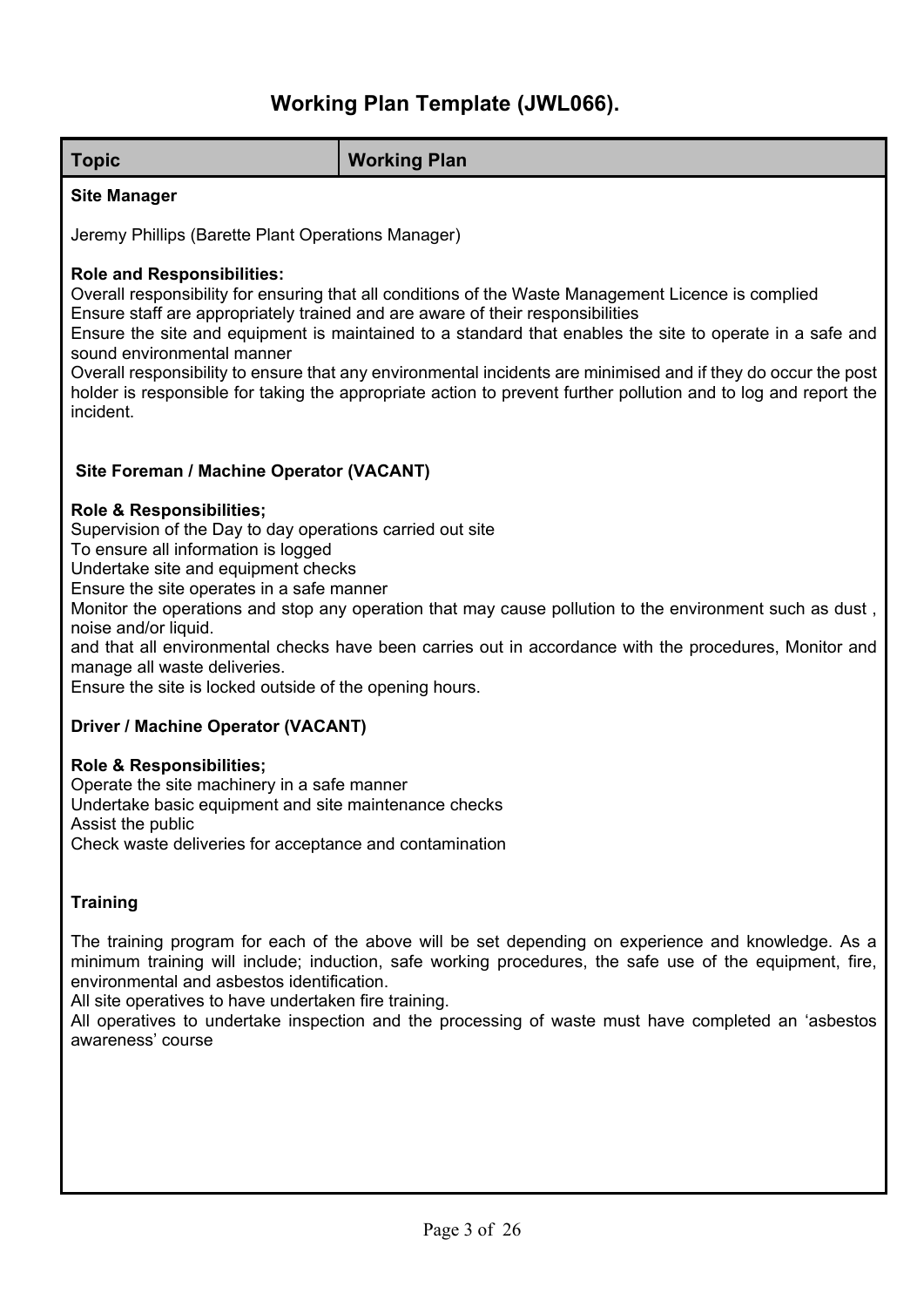| A7. Emergency procedures | Specific emergency procedures, including action trees, to cover generic    |
|--------------------------|----------------------------------------------------------------------------|
|                          | emergency situations or site specific issues (e.g. spillages of particular |
|                          | waste types, failure of pollution control systems, fire)                   |

The site will act on all incidents immediately no matter how small. Training will be provided to all staff and when necessary procedures reinforced through regular tool box talks.

#### **Spillage of Oil and/or any other hazardous substance**

As soon as identified, the area will be isolated. Spillage absorbent granules applied over the area to sock up as much of the liquid as possible. The cause identified and the area cleaned up in accordance with how the said contaminated waste is to be dealt with. Each incident will be dealt with separately. The incident logged in the site diary and if deemed appropriate working procedures amended to minimise further risk of the incident happening again.

**Fire**

All site operatives are to be trained in the use of fire extinguishers. Only in the exceptional case that the fire is deemed small enough to be put out by an operative, the normal procedure will be to call the Fire Service in the first instance. This will leave the site operatives to manage an evacuation or to remove items to prevent fire spread. In mitigation for prevention the site is to maintain a high stand of cleanliness and flammable items kept away from risk areas.

#### **Fuel**

There is to be no on-site fuel storage. Fuel will be delivered in a double skinned bowser. There are two identified potential risks for when fuel could be spilled; refuelling of machines and refuelling of the generator. Whenever a fuelling activity is taking place the operative is to leave his mobile phone in the office and smoking is strictly prohibited. A fire extinguisher and spill kit is to be available. Signage identifying the activity is to be put in place to warn other site operatives a and visitors.

In the event of a major spillage on site, an absorbent material ideally sand will be used to minimise spread of the liquid. The waste regulator will be informed immediately. A clean up strategy will then be drafted and agreed with the regulator.

| storage | A8. Maximum duration of waste   Section detailing how wastes will be managed to prevent excessive<br>storage times and how compliance with the condition(s) will be |
|---------|---------------------------------------------------------------------------------------------------------------------------------------------------------------------|
|         | demonstrated.                                                                                                                                                       |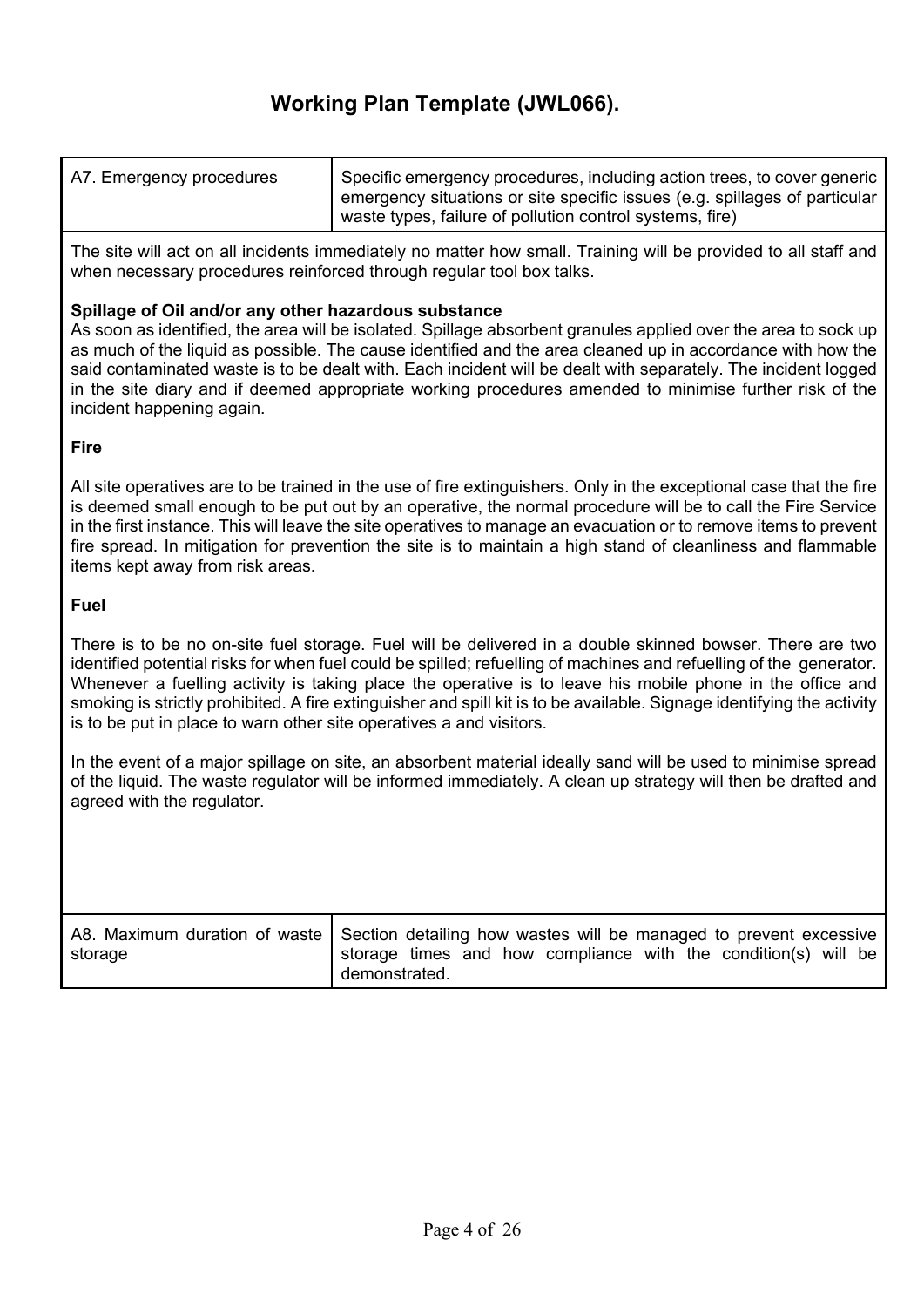Waste to Product period is complex however relatively easy to manage. There are three key factors that determine product residency time; the market place, available space and staff availability for processing. Considering the C&D waste is inert (other than soil which is dealt with below) there is no pressure to process within a set time. The overriding factor for the site is available space. The site will operate on a continuous batch system whereby material received will be processed and moved to one of the five sale piles; TYPE 1, 20/40, PIPE BEDDING, GRANITE DUST, TOP SOIL. Each of these piles will contain a maximum of 2000 tonnes and/or a variation equivalent to a total of 10,000 tonnes.

The sales product will be independently tested on a regular basis. Frequency to be determined by the customer end-user requirements and/or as a minimum to demonstrate that the product being stored or sold is of a standard that ensures there is no risk of environmental pollution.

CLEAN TOP SOIL& SOIL CONTAINING VEGETATION

Soil with visible green vegetation will be received. This material will be screened within 48 hours, the organic fraction removed and taken immediately to the States of Jersey Green waste facility and/or a farm composting facility. The screened clean soil will be added to the TOP SOIL pile and sold as such. The screened stock pile will be closely monitored for any sign of leachate and or odour. The material will be turned on a regular basis to ensure the product remains aerobic (composting is not to take place).

#### **B. Site Infrastructure**

B1. Site access Sections on location, design and construction of site access. Section on control procedures for vehicles and/or persons accessing and leaving the site.

Access to the site from the road is via a shared private drive then into a locked area.

Vehicles exiting the site, to avoid crossing the road, vehicles will not be allowed to turn right will be directed to turn left up the hill. Vehicles entering the site will only be permitted to do by travelling down the hill.

| <b>B2. Site security</b> | Section detailing fencing and gating specifications (height, construction<br>etc), referenced to site plan. Details of inspection and maintenance of |
|--------------------------|------------------------------------------------------------------------------------------------------------------------------------------------------|
|                          | security measures.                                                                                                                                   |

The site is some 100 m from the public highway and is secluded in the bottom of a valley. The risk of intruders is low. Outside the operational hours the site entrance will be locked. The perimeter is surrounded by trees and natural embankments. Areas where there are small gaps embankments will be constructed to form a seamless natural environment of wild grass and trees.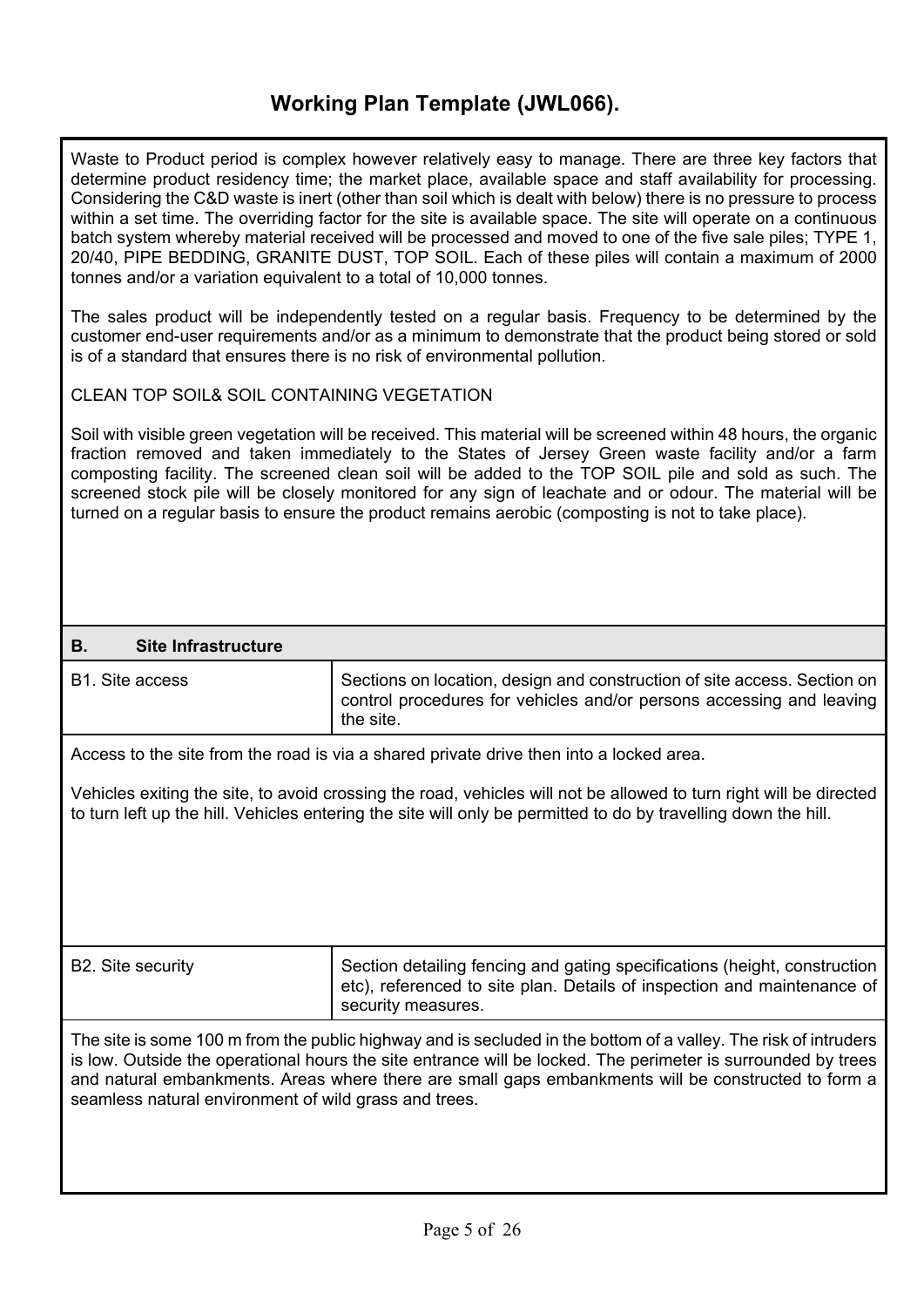| B3. Wheel cleaning                                                                                                                                                                                                                                                           | Section detailing wheel cleaning system to be used, including<br>specifications, maintenance, breakdown cover and instructions for use.                                                                                             |
|------------------------------------------------------------------------------------------------------------------------------------------------------------------------------------------------------------------------------------------------------------------------------|-------------------------------------------------------------------------------------------------------------------------------------------------------------------------------------------------------------------------------------|
| on the main road                                                                                                                                                                                                                                                             | Its recognised that the site vehicles exiting is not permitted to generate any debris that may cause an issue                                                                                                                       |
| vehicles will not be permitted to enter.                                                                                                                                                                                                                                     | To minimise this risk, the site will maintain a strict clean exit site policy by controlling when vehicles can<br>enter and exit the site. In the event that the site itself is deemed too wet to maintain a clean exit policy then |
| be employed immediately                                                                                                                                                                                                                                                      | In the event that any such debris does appear on the road, the site will arrange for a mechanical sweeper to                                                                                                                        |
| The site foreman will be responsible for undertaking regular checks of the road entrance to ensure it is clean<br>of all debris                                                                                                                                              |                                                                                                                                                                                                                                     |
|                                                                                                                                                                                                                                                                              |                                                                                                                                                                                                                                     |
| B4. Noticeboard and signs                                                                                                                                                                                                                                                    | Section detailing specification and location of noticeboard. Section(s)<br>detailing type and locations of other signs.                                                                                                             |
| • Site Name and Address<br>• Waste Management Licence Holder Details<br>• Operators Details<br>• Emergency Out of Hours Contact Numbers<br>• Opening Times<br>• Waste Management Licence No. (to be confirmed)<br>• Dept of Environment Emergency Contact Numbers            | Signage with all relevant information will be displayed as appropriate and in good view. A site identification<br>board will be provided on the site entrance detailing the following information:                                  |
| B5. Internal roads                                                                                                                                                                                                                                                           | Section(s)<br>detailing<br>construction standards<br>and<br>maintenance<br>procedures for internal roads. Referenced to site plan showing<br>locations.                                                                             |
| The internal roads, and site are constructed on a hardcore / stone base. Maintenance will comprise of routine<br>monitoring and continuous repair so as to minimise the risk dirty water puddling. Keeping a relatively smooth<br>surface will also minimise dust emissions. |                                                                                                                                                                                                                                     |
| A 5mph driving restriction will be imposed across the site                                                                                                                                                                                                                   |                                                                                                                                                                                                                                     |
|                                                                                                                                                                                                                                                                              |                                                                                                                                                                                                                                     |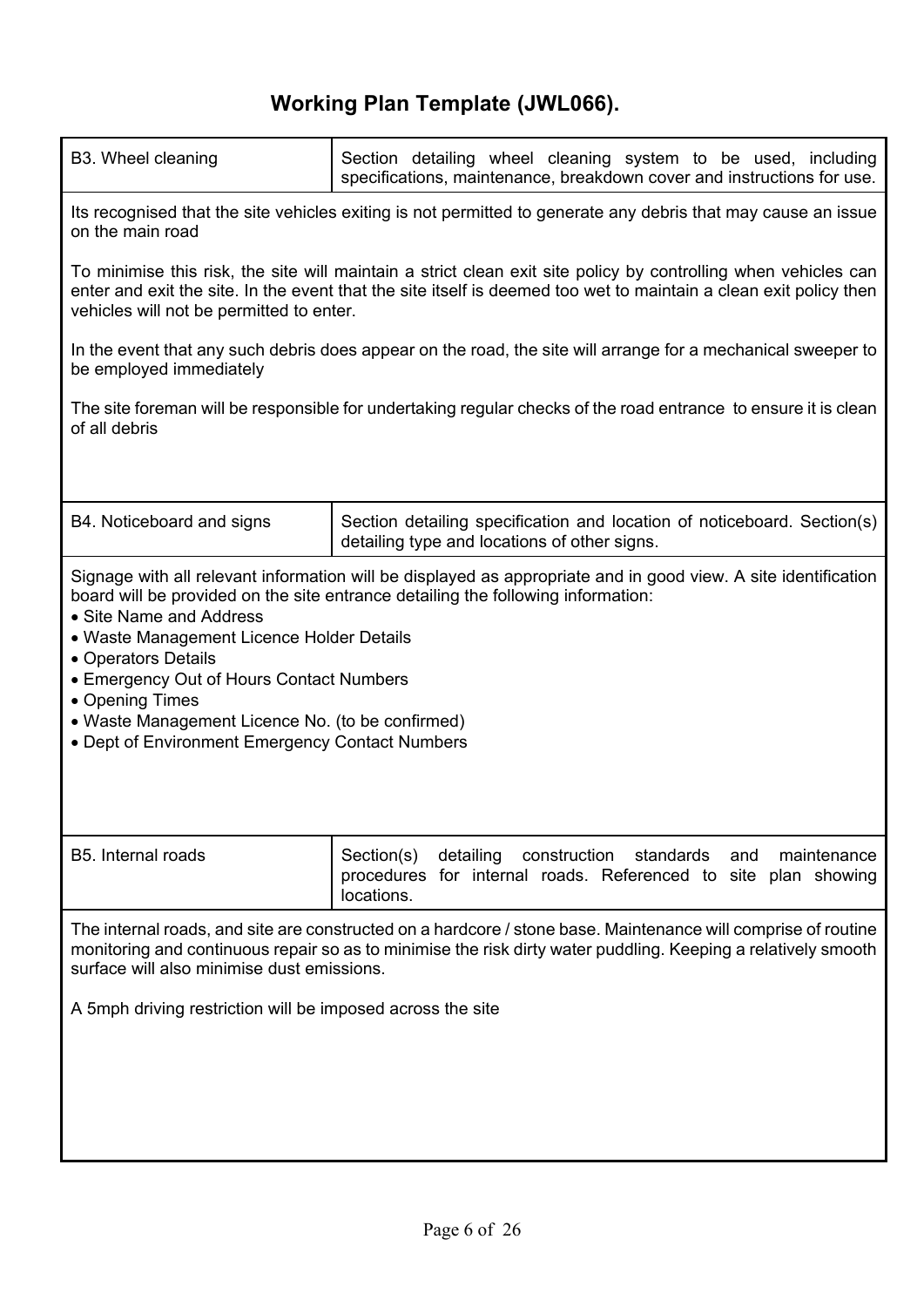| B6. Fuel tanks and bunding                                                                                                                                                                                                                                                                                                                                                                                                                                                                                                                                                                                                                                                                                                                                                                                                                                                                                                                                                                                                             | Section detailing design and construction of fuel tanks and bunding,<br>including fill and draw pipes. Referenced to site plan showing<br>$location(s)$ .             |  |
|----------------------------------------------------------------------------------------------------------------------------------------------------------------------------------------------------------------------------------------------------------------------------------------------------------------------------------------------------------------------------------------------------------------------------------------------------------------------------------------------------------------------------------------------------------------------------------------------------------------------------------------------------------------------------------------------------------------------------------------------------------------------------------------------------------------------------------------------------------------------------------------------------------------------------------------------------------------------------------------------------------------------------------------|-----------------------------------------------------------------------------------------------------------------------------------------------------------------------|--|
| no on site storage of fuel                                                                                                                                                                                                                                                                                                                                                                                                                                                                                                                                                                                                                                                                                                                                                                                                                                                                                                                                                                                                             | All site equipment and plant will be fuelled from a mobile bowser, that will not remain on site. There will be                                                        |  |
| B7. Weighing/<br>measuring of loads                                                                                                                                                                                                                                                                                                                                                                                                                                                                                                                                                                                                                                                                                                                                                                                                                                                                                                                                                                                                    | Section detailing type and specification of weighbridge, procedures for<br>use, maintenance and breakdown cover. Referenced to site plan<br>showing location.         |  |
| inspection.                                                                                                                                                                                                                                                                                                                                                                                                                                                                                                                                                                                                                                                                                                                                                                                                                                                                                                                                                                                                                            | Load quantities will be measured by volume $(m3)$ rather than by weight, This will be carried out by visual                                                           |  |
| On arrival loads will be assessed by the site operative and agreed with the delivery driver to determine the<br>volume. This will be confirmed on a 'Delivery Receipt ticket' and signed by the site operative and the delivery<br>driver. In the event of conflict the site operative will have the authority not to accept the load.                                                                                                                                                                                                                                                                                                                                                                                                                                                                                                                                                                                                                                                                                                 |                                                                                                                                                                       |  |
| B8.<br>compound,<br>Secure<br>quarantine area                                                                                                                                                                                                                                                                                                                                                                                                                                                                                                                                                                                                                                                                                                                                                                                                                                                                                                                                                                                          | Section detailing construction and security of, area, container,. Used for<br>quarantine storage of unauthorised wastes. Referenced to site plan<br>showing location. |  |
| asbestos will be re-loaded on inspection.                                                                                                                                                                                                                                                                                                                                                                                                                                                                                                                                                                                                                                                                                                                                                                                                                                                                                                                                                                                              | Quarantining of waste on site will be kept to a minimum. In all cases other than those potentially containing                                                         |  |
| Any load having been tipped containing asbestos, will be isolated, dampened using a sprayer, and covered<br>with a plastic sheeting. A specialist waste management company will be called to advise on the next<br>appropriate action. If it is deemed with some certainty that the contamination is a 'non-licenced' ACM then<br>appropriately trained staff will double bag the material in accordance with ACoP 8. The said bags will be<br>stored in a locked skip. The Waste regulator will be notified and the material transferred to La Collette in<br>accordance with the procedures. In the event that the material is deemed to be 'Licenced material' a sample<br>will be taken and sent for analysis. If confirmed as licenced, an appropriate contractor will be engaged to<br>carry out the said works. BHP will also procure the services of a independent asbestos consultant to<br>undertake air testing and ensure the clean-upis being carried out in accordance with the RAMs produced by<br>the main contractor. |                                                                                                                                                                       |  |
| The Site manager or his representative will inform the HSI and the Waste Regulator as soon as practically<br>possible.                                                                                                                                                                                                                                                                                                                                                                                                                                                                                                                                                                                                                                                                                                                                                                                                                                                                                                                 |                                                                                                                                                                       |  |
| If contamination other than asbestos is found within the reception area are and/or the processing piles and<br>it's no longer possible to re-load, then the said waste will be isolated in situ and/or stored safely on site until<br>such time that the issue is resolved.                                                                                                                                                                                                                                                                                                                                                                                                                                                                                                                                                                                                                                                                                                                                                            |                                                                                                                                                                       |  |
|                                                                                                                                                                                                                                                                                                                                                                                                                                                                                                                                                                                                                                                                                                                                                                                                                                                                                                                                                                                                                                        |                                                                                                                                                                       |  |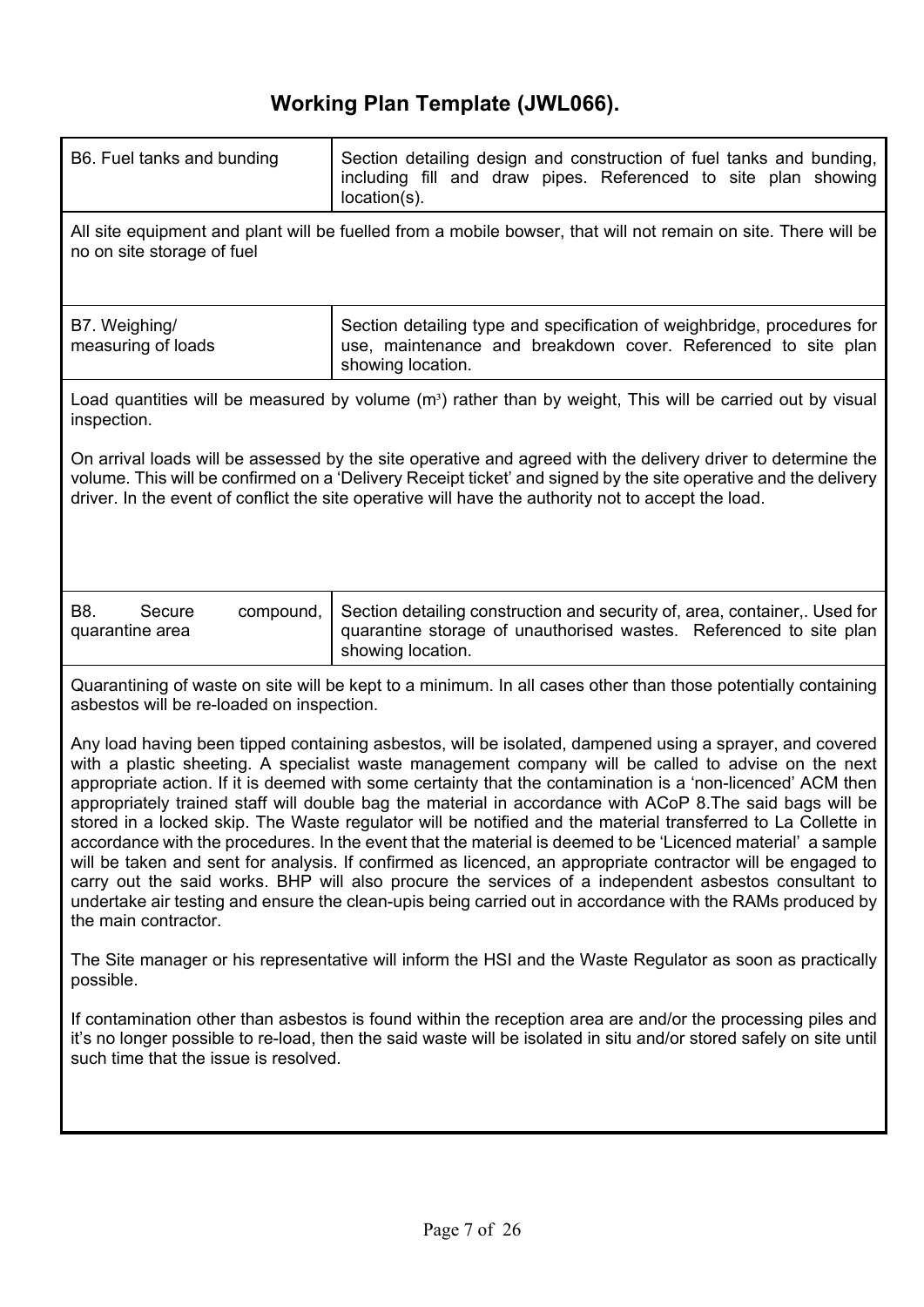| B9. Hardstanding/<br>parking                                                                                                                                                                                                                                                                                                                                                                                                                                               | Section(s) detailing construction<br>standards and<br>maintenance<br>procedures for hardstanding's/parking areas. Referenced to site plan<br>showing locations.                                                                                                                                                                                                                                                                                 |
|----------------------------------------------------------------------------------------------------------------------------------------------------------------------------------------------------------------------------------------------------------------------------------------------------------------------------------------------------------------------------------------------------------------------------------------------------------------------------|-------------------------------------------------------------------------------------------------------------------------------------------------------------------------------------------------------------------------------------------------------------------------------------------------------------------------------------------------------------------------------------------------------------------------------------------------|
| There is to be a small parking area for only two three cars.                                                                                                                                                                                                                                                                                                                                                                                                               |                                                                                                                                                                                                                                                                                                                                                                                                                                                 |
| B11. Drainage                                                                                                                                                                                                                                                                                                                                                                                                                                                              | Section detailing justification, construction, testing and maintenance of<br>site drainage, including interceptors and/or sumps where appropriate.<br>Provision of proposed and/or as built detailed site drainage plan.                                                                                                                                                                                                                        |
|                                                                                                                                                                                                                                                                                                                                                                                                                                                                            | The site as such will not require the construction of a drainage system. The site naturally peculates down<br>through the stone and rock. The strict site procedures in place are to minimise the risk of pollution to ground<br>water, namely the strict waste acceptance criteria and for dealing with incidents quickly.                                                                                                                     |
| separate holding tank.                                                                                                                                                                                                                                                                                                                                                                                                                                                     | Site welfare office and toilet/shower facility will be connected to the main foul system and or contained in a                                                                                                                                                                                                                                                                                                                                  |
| will be treated.                                                                                                                                                                                                                                                                                                                                                                                                                                                           | Any liquid captured within the shed will be contained within and if necessary analysed to determine where it                                                                                                                                                                                                                                                                                                                                    |
| B12. Plant design, construction,<br>operation and maintenance.                                                                                                                                                                                                                                                                                                                                                                                                             | Sections detailing full plant design and construction details (including<br>construction materials). Details of theoretical and actual capacities and<br>method(s) of operation. Provision of proposed and/or as-built plans and<br>referenced to site plan showing locations. Include types of plant and<br>machinery to be used on site and how they are to be used, including<br>details of maintenance procedures and breakdown management. |
| All on-site equipment will be mobile and as such will change depending on the material to be processed.<br>Predominately this will consist of a 360 excavator with either a crush and/or screening bucket. When there<br>is a requirement to move material from the processing to the storage area, a lorry will be utilised.<br>Mobile crusher Pegson 800x500<br>Volvo L90 loading shovel<br>Volvo Ec 220 with crusher bucket Bm L120<br>Chieftain 600 three way screener |                                                                                                                                                                                                                                                                                                                                                                                                                                                 |
| B13. Bays and bins                                                                                                                                                                                                                                                                                                                                                                                                                                                         | Sections<br>construction<br>(including)<br>detailing<br>design,<br>construction<br>materials) and use of bays and/or bins. Details of drainage and<br>maintenance procedures. Provision of proposed and/or as-built plans<br>and referenced to site plan showing locations.                                                                                                                                                                     |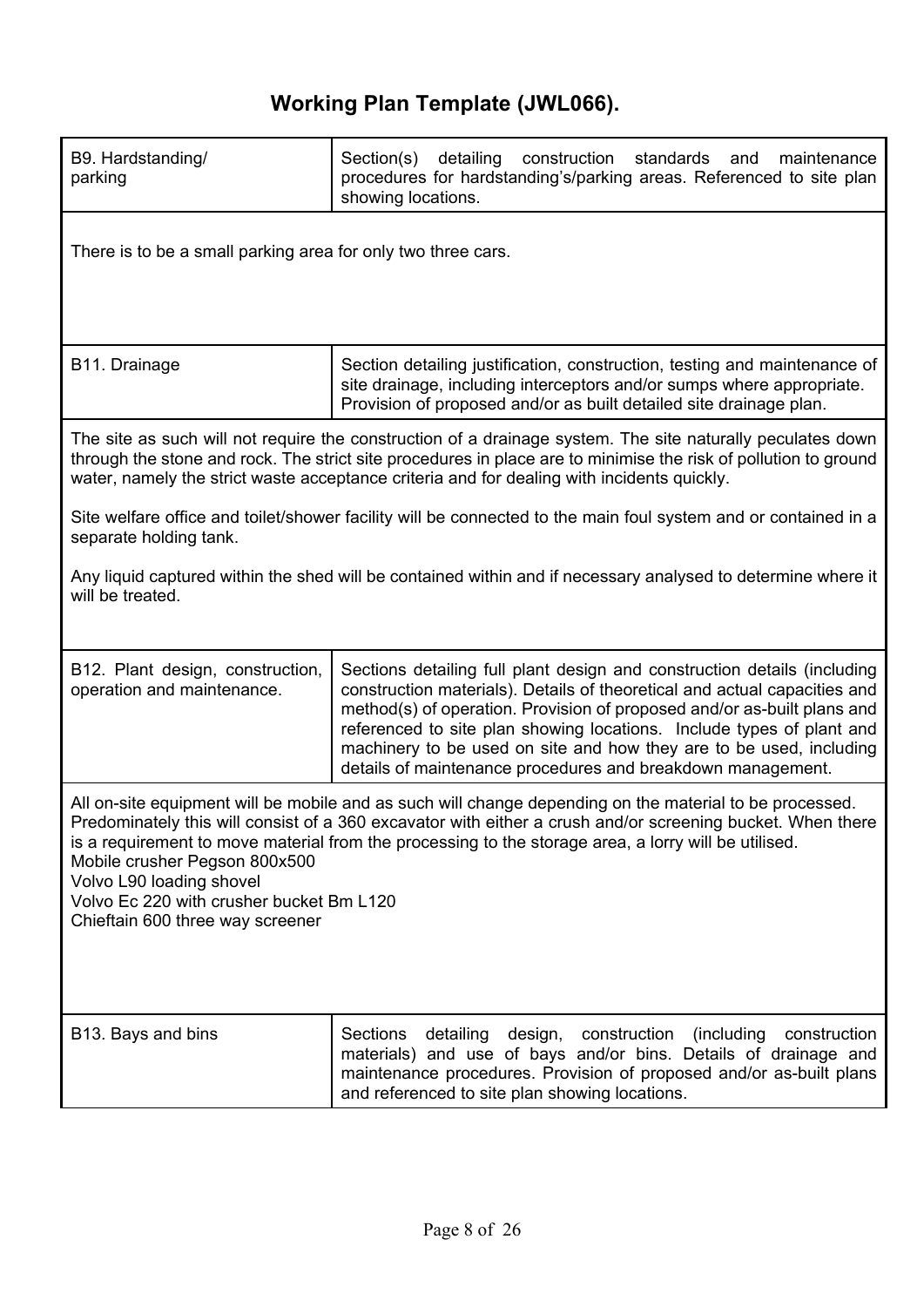demarcation for the sales storage area.

The stock pile bays will have concrete panels constructed at the rear to act as a push wall and act as a

| Skips will be on site for storage of the residues such as; wood, metal and any non-recyclable burnable<br>materials.                                                                                                                  |                                                                                                                                                                                                                                                                                                                                                                                                                                                                                                                                                                                                                                                                                                                                                                                   |
|---------------------------------------------------------------------------------------------------------------------------------------------------------------------------------------------------------------------------------------|-----------------------------------------------------------------------------------------------------------------------------------------------------------------------------------------------------------------------------------------------------------------------------------------------------------------------------------------------------------------------------------------------------------------------------------------------------------------------------------------------------------------------------------------------------------------------------------------------------------------------------------------------------------------------------------------------------------------------------------------------------------------------------------|
| Materials that could become airborne will be covered with a tarpaulin                                                                                                                                                                 |                                                                                                                                                                                                                                                                                                                                                                                                                                                                                                                                                                                                                                                                                                                                                                                   |
| B14. Site office                                                                                                                                                                                                                      | Sections detailing design, construction (including construction materials<br>and outfitting of site office. Details of drainage and utility supplies.<br>Provision of proposed and/or as-built plans and referenced to site plan<br>showing locations.                                                                                                                                                                                                                                                                                                                                                                                                                                                                                                                            |
| Purpose built welfare and site office to be purchased and installed.                                                                                                                                                                  |                                                                                                                                                                                                                                                                                                                                                                                                                                                                                                                                                                                                                                                                                                                                                                                   |
| D.<br><b>Waste Reception</b>                                                                                                                                                                                                          |                                                                                                                                                                                                                                                                                                                                                                                                                                                                                                                                                                                                                                                                                                                                                                                   |
| D1. Checking loads: reception                                                                                                                                                                                                         | Section detailing methodology used to inspect loads and training<br>provided to relevant staff.                                                                                                                                                                                                                                                                                                                                                                                                                                                                                                                                                                                                                                                                                   |
| plastics.<br>Volume<br>Waste category<br>Location from where waste was generated<br>Confirm there are no known contaminates<br>Delivery drivers signature<br>Detailing any contamination<br>Confirmation of acceptance<br>deliveries. | All loads will be inspected prior to tipping with the use of a CCTV camera and viewing platform prior to tipping<br>. Any minor visible contaminates will be hand picked and put into the appropriate skips, eg wood, metal,<br>A 'delivery receipt' document will be signed by both parties to verify as a minimum the following;<br>In the event of the load being rejected or further decontamination required details will be documented<br>All operatives accepting waste will receive appropriate 'tool box talks' to understand the site waste<br>acceptance criteria (WAC) and for how to identify potential contamination and the subsequent procedures.<br>The site will only accept waste deliveries by prior arrangement. The site is not open for public unannounced |
| D2. Recording loads                                                                                                                                                                                                                   | Section detailing how records will be made of wastes received and<br>dispatched.                                                                                                                                                                                                                                                                                                                                                                                                                                                                                                                                                                                                                                                                                                  |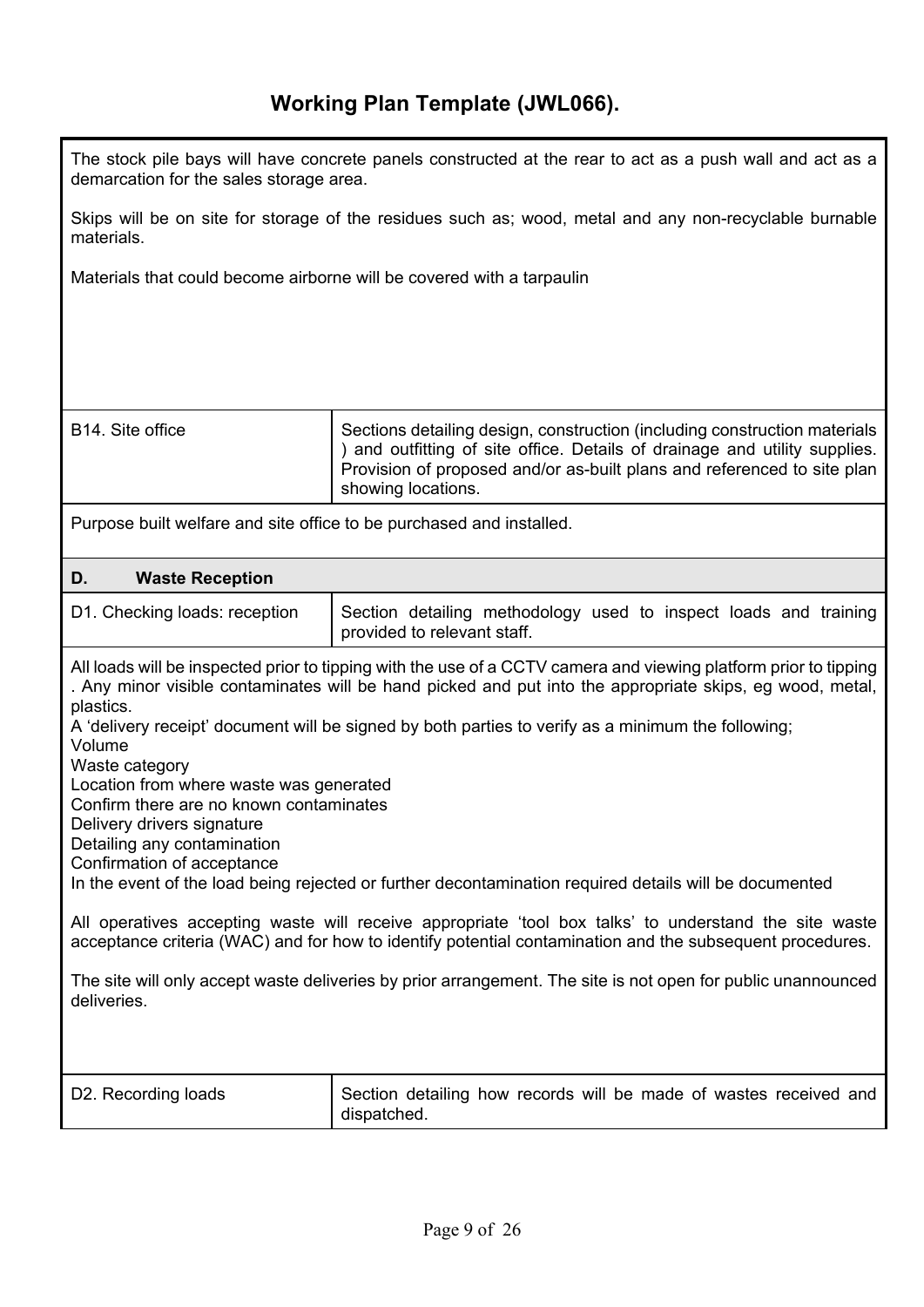| on site.<br>consignment.                                                                                                                                                            | All waste will be recorded on a site waste receipt ticket. A copy given to the delivery driver and a copy kept<br>The details will be transferred to a billing system which will electronically log all the detail for each |
|-------------------------------------------------------------------------------------------------------------------------------------------------------------------------------------|-----------------------------------------------------------------------------------------------------------------------------------------------------------------------------------------------------------------------------|
| tonnage exiting, no of contaminated loads and all rejected loads                                                                                                                    | Quarterly and annual reports; are to record site traffic movements, waste categories, product sales, waste                                                                                                                  |
|                                                                                                                                                                                     |                                                                                                                                                                                                                             |
|                                                                                                                                                                                     |                                                                                                                                                                                                                             |
|                                                                                                                                                                                     |                                                                                                                                                                                                                             |
| D3. Inspection of wastes: deposit                                                                                                                                                   | Section detailing how deposits will be inspected.                                                                                                                                                                           |
| As detailed in D1 above                                                                                                                                                             |                                                                                                                                                                                                                             |
|                                                                                                                                                                                     |                                                                                                                                                                                                                             |
|                                                                                                                                                                                     |                                                                                                                                                                                                                             |
| D4. Rejection of loads                                                                                                                                                              | Section detailing methods for rejecting loads and recording of rejections.<br>Section detailing how non-conforming wastes will be handled and<br>disposed of.                                                               |
| As stated above all loads will be inspected prior and post tipping.                                                                                                                 |                                                                                                                                                                                                                             |
|                                                                                                                                                                                     | If a load is deemed to be contaminated the following action will be implemented;                                                                                                                                            |
| Identify what the contamination is and to what degree<br>٠<br>$\bullet$                                                                                                             | If likely to be asbestos, it will be isolated, dampened and covered. A specialist will be contacted to                                                                                                                      |
| agree the way forward<br>$\bullet$                                                                                                                                                  | If contamination (not asbestos) is low level and not containing items that deem the whole load                                                                                                                              |
| contaminated, then a hand pick will be undertaken<br>Items such as metal, wood and plastic will be put into the relevant skip for delivery to another licenced<br>٠                 |                                                                                                                                                                                                                             |
| waste operator<br>In the event the load is not to be handpicked, it will be rejected prior to the first inspection or<br>٠<br>immediately after it has been deposited on the floor. |                                                                                                                                                                                                                             |
| All loads deemed to be contaminated will be logged and recorded in the quarterly / annual reports.                                                                                  |                                                                                                                                                                                                                             |
|                                                                                                                                                                                     |                                                                                                                                                                                                                             |
| D5. Sampling and analysis                                                                                                                                                           | Section detailing methods for sampling and analysis of wastes.                                                                                                                                                              |
| Samples when deemed necessary will be analysed by an independent accredited laboratory service                                                                                      |                                                                                                                                                                                                                             |
|                                                                                                                                                                                     |                                                                                                                                                                                                                             |
|                                                                                                                                                                                     |                                                                                                                                                                                                                             |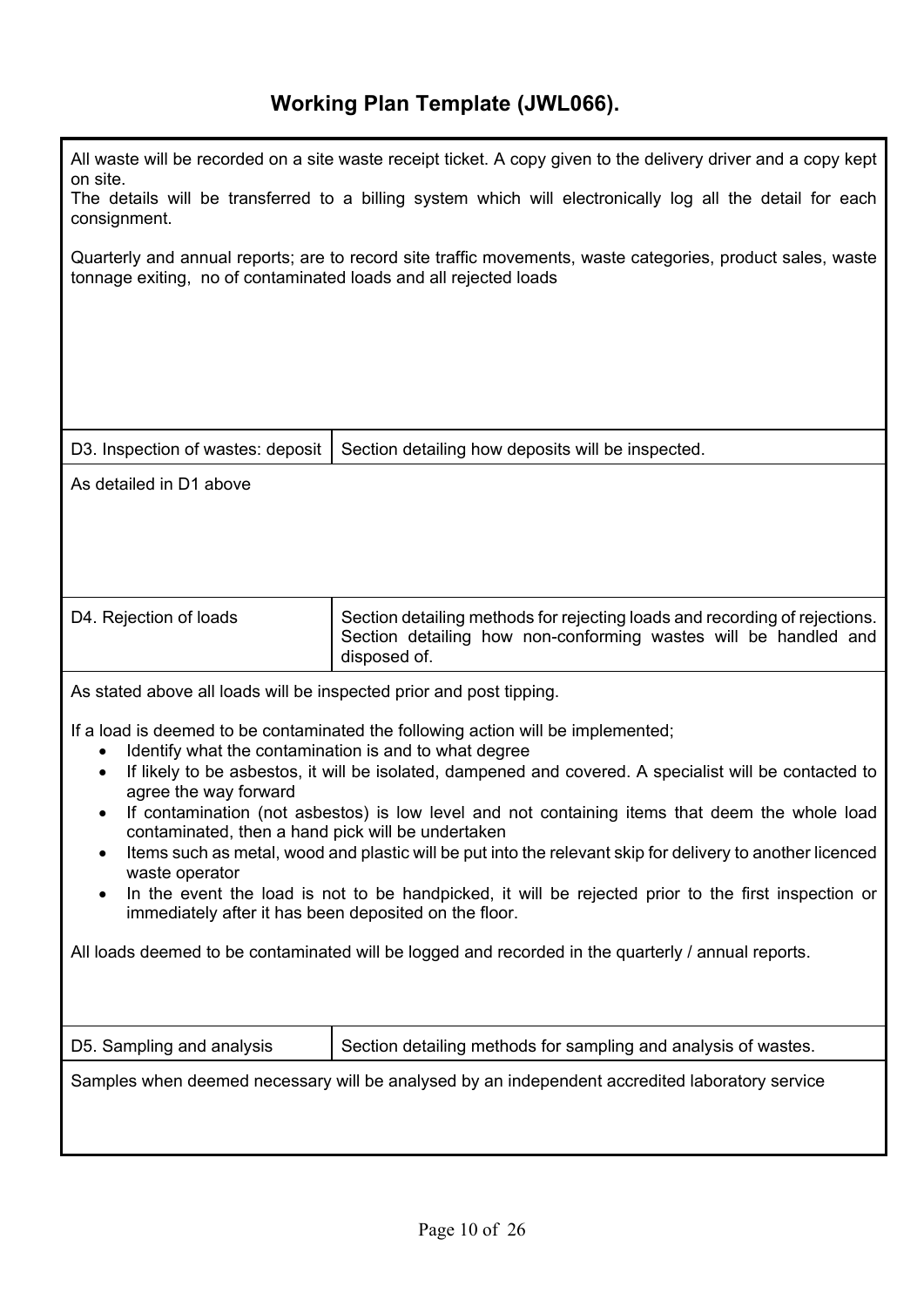| All waste deliveries are to be tipped and inspected in the reception zone. Material will then be transferred to<br>the crushing / screening area for processing. The finished products are to be transferred to one of the storage<br>bays. Every bay will have clear signage to inform customers of each particular product.<br>Within the reception area there will be two sperate areas, one for topsoil with vegetation and the inert rubble.<br>The size of these two areas will be managed accordingly so as to accommodate the differing volumes being<br>received.<br>Top soil that doesn't require any further processing will be tipped directly in the soil bay. The procedures for<br>this will be the same as those carried out in the reception zone<br>E.<br><b>Site Operations</b><br>E8. Special waste management<br>procedures<br>techniques for wastes requiring special care.<br>vegetation and plasterboard.<br>and delivered as a clean product to a licenced operator for recycling<br>Until such time that this shed is built the site will not accept any plasterboard<br>be contaminated.<br>The green waste will have been screened and removed from site within 48 hours.<br>E9. Residues<br>Section detailing what residues will be produced and how they will be | D6. Handling, segregation and<br>storage and labelling                                                                                                                                                                                                                                                                                         | Sections detailing methods for waste handling on receipt at the site.<br>Where relevant, sections concerning waste segregation, storage<br>methods and timescales. Referenced to site plan showing locations. |  |
|------------------------------------------------------------------------------------------------------------------------------------------------------------------------------------------------------------------------------------------------------------------------------------------------------------------------------------------------------------------------------------------------------------------------------------------------------------------------------------------------------------------------------------------------------------------------------------------------------------------------------------------------------------------------------------------------------------------------------------------------------------------------------------------------------------------------------------------------------------------------------------------------------------------------------------------------------------------------------------------------------------------------------------------------------------------------------------------------------------------------------------------------------------------------------------------------------------------------------------------------------------------------------------------------|------------------------------------------------------------------------------------------------------------------------------------------------------------------------------------------------------------------------------------------------------------------------------------------------------------------------------------------------|---------------------------------------------------------------------------------------------------------------------------------------------------------------------------------------------------------------|--|
|                                                                                                                                                                                                                                                                                                                                                                                                                                                                                                                                                                                                                                                                                                                                                                                                                                                                                                                                                                                                                                                                                                                                                                                                                                                                                                |                                                                                                                                                                                                                                                                                                                                                |                                                                                                                                                                                                               |  |
|                                                                                                                                                                                                                                                                                                                                                                                                                                                                                                                                                                                                                                                                                                                                                                                                                                                                                                                                                                                                                                                                                                                                                                                                                                                                                                |                                                                                                                                                                                                                                                                                                                                                |                                                                                                                                                                                                               |  |
|                                                                                                                                                                                                                                                                                                                                                                                                                                                                                                                                                                                                                                                                                                                                                                                                                                                                                                                                                                                                                                                                                                                                                                                                                                                                                                |                                                                                                                                                                                                                                                                                                                                                |                                                                                                                                                                                                               |  |
|                                                                                                                                                                                                                                                                                                                                                                                                                                                                                                                                                                                                                                                                                                                                                                                                                                                                                                                                                                                                                                                                                                                                                                                                                                                                                                |                                                                                                                                                                                                                                                                                                                                                |                                                                                                                                                                                                               |  |
|                                                                                                                                                                                                                                                                                                                                                                                                                                                                                                                                                                                                                                                                                                                                                                                                                                                                                                                                                                                                                                                                                                                                                                                                                                                                                                |                                                                                                                                                                                                                                                                                                                                                |                                                                                                                                                                                                               |  |
|                                                                                                                                                                                                                                                                                                                                                                                                                                                                                                                                                                                                                                                                                                                                                                                                                                                                                                                                                                                                                                                                                                                                                                                                                                                                                                |                                                                                                                                                                                                                                                                                                                                                |                                                                                                                                                                                                               |  |
|                                                                                                                                                                                                                                                                                                                                                                                                                                                                                                                                                                                                                                                                                                                                                                                                                                                                                                                                                                                                                                                                                                                                                                                                                                                                                                |                                                                                                                                                                                                                                                                                                                                                | Sections detailing any special waste management procedures and                                                                                                                                                |  |
|                                                                                                                                                                                                                                                                                                                                                                                                                                                                                                                                                                                                                                                                                                                                                                                                                                                                                                                                                                                                                                                                                                                                                                                                                                                                                                | For the purpose of this application the only waste streams deemed to be 'special' is the soil containing                                                                                                                                                                                                                                       |                                                                                                                                                                                                               |  |
|                                                                                                                                                                                                                                                                                                                                                                                                                                                                                                                                                                                                                                                                                                                                                                                                                                                                                                                                                                                                                                                                                                                                                                                                                                                                                                | Plasterboard will be fully contained within the steel corrugated building. Loads will be tipped directly in the<br>corrugated shed, processed by hand cleaning/picking the material of contaminates (paper, tiles, cardboard)                                                                                                                  |                                                                                                                                                                                                               |  |
|                                                                                                                                                                                                                                                                                                                                                                                                                                                                                                                                                                                                                                                                                                                                                                                                                                                                                                                                                                                                                                                                                                                                                                                                                                                                                                |                                                                                                                                                                                                                                                                                                                                                |                                                                                                                                                                                                               |  |
|                                                                                                                                                                                                                                                                                                                                                                                                                                                                                                                                                                                                                                                                                                                                                                                                                                                                                                                                                                                                                                                                                                                                                                                                                                                                                                | Soil containing vegetation is liable to leach if left to degrade or compost. To minimise this risk, the waste will<br>only be accepted; provided its not wet, the proportion of green waste by volume is not greater than 50% and<br>there are no other visible contaminates such as plastics that may deem the green waste after screening to |                                                                                                                                                                                                               |  |
|                                                                                                                                                                                                                                                                                                                                                                                                                                                                                                                                                                                                                                                                                                                                                                                                                                                                                                                                                                                                                                                                                                                                                                                                                                                                                                |                                                                                                                                                                                                                                                                                                                                                |                                                                                                                                                                                                               |  |
|                                                                                                                                                                                                                                                                                                                                                                                                                                                                                                                                                                                                                                                                                                                                                                                                                                                                                                                                                                                                                                                                                                                                                                                                                                                                                                |                                                                                                                                                                                                                                                                                                                                                |                                                                                                                                                                                                               |  |
| managed.                                                                                                                                                                                                                                                                                                                                                                                                                                                                                                                                                                                                                                                                                                                                                                                                                                                                                                                                                                                                                                                                                                                                                                                                                                                                                       |                                                                                                                                                                                                                                                                                                                                                |                                                                                                                                                                                                               |  |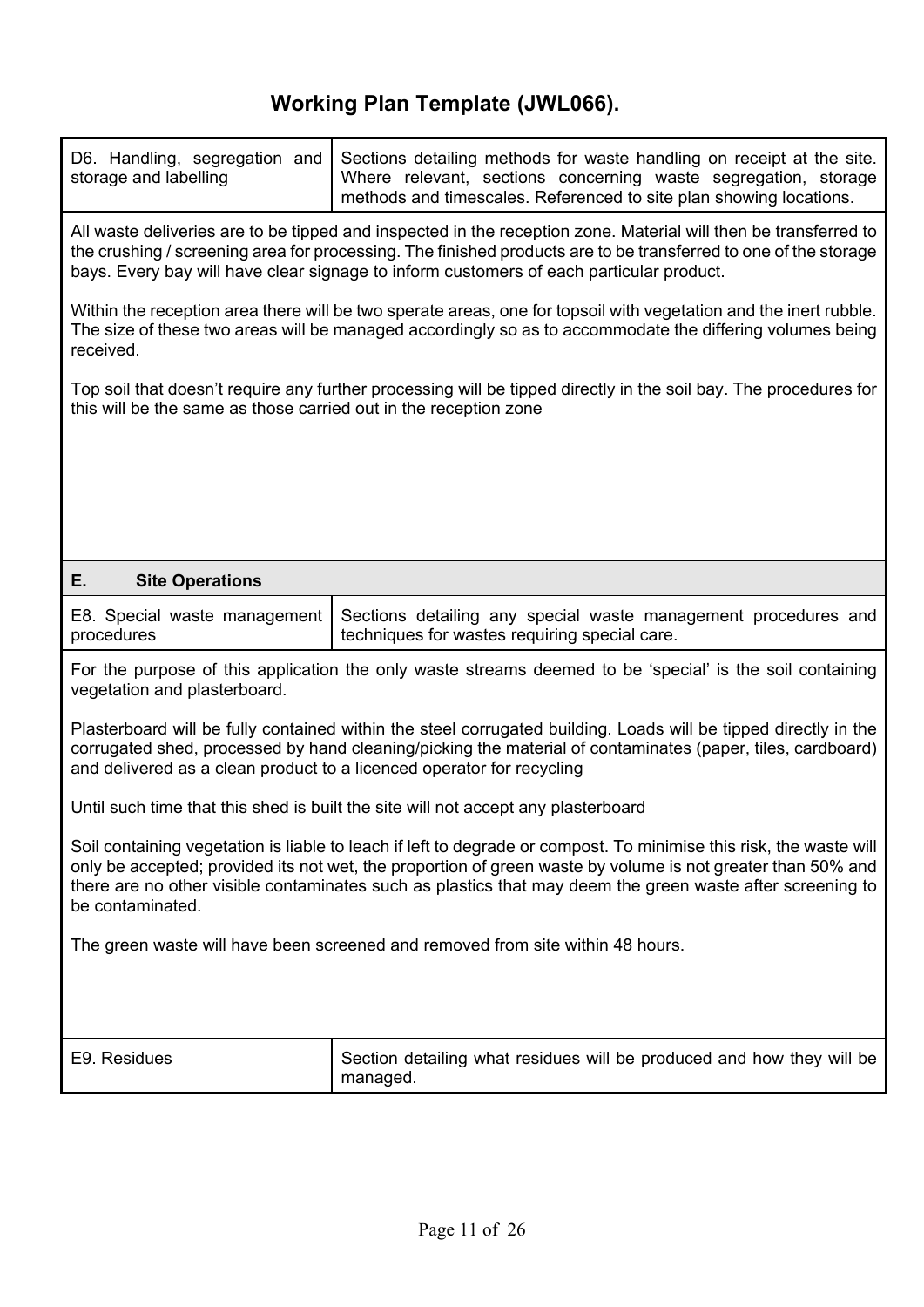| Green waste – stockpiled and delivered to a licenced composting facility and/or an on farm composting<br>operation by lorry<br>Metal - stored on site in a skip and then delivered to a licence metals facility<br>Burnable items to be stored in a covered skip and delivered to a licenced waste operator<br>Office/Welfare waste will be stored under cover and delivered and/or collected by an appropriate waste<br>handler<br>Asbestos to be stored in a locked skip and transferred at the earliest opportunity to the states ARDF by a<br>licenced haulier |                                                                                                                                                                                                                          |  |  |  |
|--------------------------------------------------------------------------------------------------------------------------------------------------------------------------------------------------------------------------------------------------------------------------------------------------------------------------------------------------------------------------------------------------------------------------------------------------------------------------------------------------------------------------------------------------------------------|--------------------------------------------------------------------------------------------------------------------------------------------------------------------------------------------------------------------------|--|--|--|
| E11.<br>Maximum<br>Storage<br>capacities                                                                                                                                                                                                                                                                                                                                                                                                                                                                                                                           | Sections detailing what procedures will be used to monitor and maintain<br>storage areas to ensure wastes stored will not exceed their capacity.                                                                         |  |  |  |
| until such time capacity allows.                                                                                                                                                                                                                                                                                                                                                                                                                                                                                                                                   | A weekly assessment will be undertaken to assess the potential volume of deliveries, processing time and<br>predicted sales. If it is deemed the site is becoming full, incoming waste will either be reduced or stopped |  |  |  |
| <b>Pollution Control</b><br>F.                                                                                                                                                                                                                                                                                                                                                                                                                                                                                                                                     |                                                                                                                                                                                                                          |  |  |  |
| F <sub>3</sub> . Dust                                                                                                                                                                                                                                                                                                                                                                                                                                                                                                                                              | Section detailing dust suppression, monitoring and control procedures.                                                                                                                                                   |  |  |  |
| The areas of operation to be visually monitored on a regular basis for dust emission. Any operations causing<br>excessive dust will be stopped immediately and the cause identified and appropriate actions taken for<br>improvement                                                                                                                                                                                                                                                                                                                               |                                                                                                                                                                                                                          |  |  |  |
| A sprinkler system is positioned along the access track and is turned on periodically to dampen the surface.                                                                                                                                                                                                                                                                                                                                                                                                                                                       |                                                                                                                                                                                                                          |  |  |  |
| During processing, a continual assessment will be made so as to identify and potential dust emission. If<br>required the material will be dampened during the process. The operator will be sensitive to wind direction<br>and speed. Operations will only be undertaken during periods of light wind.                                                                                                                                                                                                                                                             |                                                                                                                                                                                                                          |  |  |  |
| The site foreman will continually monitor operations and is authorised to take any appropriate action<br>A vehicle 5 mph driving speed will be implement across the site.                                                                                                                                                                                                                                                                                                                                                                                          |                                                                                                                                                                                                                          |  |  |  |
| Weather conditions and dust incidents are to be recorded in the site diary.                                                                                                                                                                                                                                                                                                                                                                                                                                                                                        |                                                                                                                                                                                                                          |  |  |  |
| loading of vehicles will be undertaken in a manner not to generate excessive airborne dust                                                                                                                                                                                                                                                                                                                                                                                                                                                                         |                                                                                                                                                                                                                          |  |  |  |
|                                                                                                                                                                                                                                                                                                                                                                                                                                                                                                                                                                    |                                                                                                                                                                                                                          |  |  |  |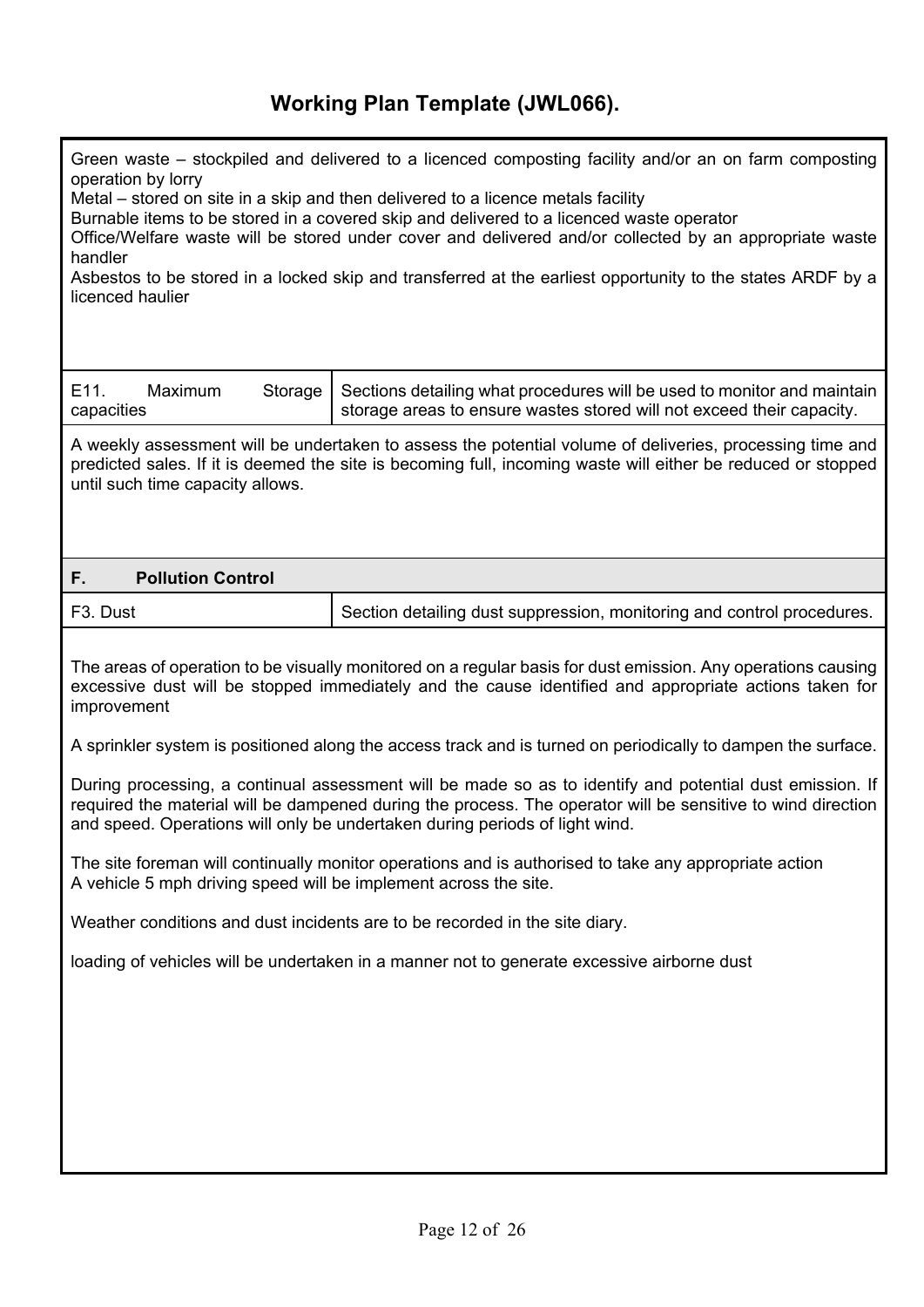| F4. Noise/vibration                                                                                                                                                                                                                                                                                                                                                                                                                        | Sections detailing procedures and systems for minimising noise and<br>vibration from the site. Where relevant, details of noise/vibration survey                                                                                                                                                                                   |  |  |  |  |
|--------------------------------------------------------------------------------------------------------------------------------------------------------------------------------------------------------------------------------------------------------------------------------------------------------------------------------------------------------------------------------------------------------------------------------------------|------------------------------------------------------------------------------------------------------------------------------------------------------------------------------------------------------------------------------------------------------------------------------------------------------------------------------------|--|--|--|--|
|                                                                                                                                                                                                                                                                                                                                                                                                                                            | and actions taken.                                                                                                                                                                                                                                                                                                                 |  |  |  |  |
| maintenance.                                                                                                                                                                                                                                                                                                                                                                                                                               | Equipment will be used in accordance with the operating manuals in conjunction with a program of routine                                                                                                                                                                                                                           |  |  |  |  |
| operational activity                                                                                                                                                                                                                                                                                                                                                                                                                       | Utilising the noise assessment submitted as part of the EIA as the bench mark, a follow up assessment will<br>be undertaken once all the site modifications have been completed and again whenever there is a material<br>change in the operation either due to purchasing new /alternative equipment or when there is a change in |  |  |  |  |
|                                                                                                                                                                                                                                                                                                                                                                                                                                            | Equipment operators will have received appropriate training, ensuring the use is within manufactures<br>guidelines and that the manner for which they are used does not produce contribute to elevated noise levels                                                                                                                |  |  |  |  |
|                                                                                                                                                                                                                                                                                                                                                                                                                                            | The site will not use vehicle horns as a communication for informing drivers of their load status.                                                                                                                                                                                                                                 |  |  |  |  |
| Excessive banging of machine buckets will be avoided.                                                                                                                                                                                                                                                                                                                                                                                      |                                                                                                                                                                                                                                                                                                                                    |  |  |  |  |
|                                                                                                                                                                                                                                                                                                                                                                                                                                            |                                                                                                                                                                                                                                                                                                                                    |  |  |  |  |
|                                                                                                                                                                                                                                                                                                                                                                                                                                            |                                                                                                                                                                                                                                                                                                                                    |  |  |  |  |
|                                                                                                                                                                                                                                                                                                                                                                                                                                            |                                                                                                                                                                                                                                                                                                                                    |  |  |  |  |
|                                                                                                                                                                                                                                                                                                                                                                                                                                            |                                                                                                                                                                                                                                                                                                                                    |  |  |  |  |
| F5. Odour                                                                                                                                                                                                                                                                                                                                                                                                                                  | Sections detailing procedures and systems for minimizing odours from<br>the site. Sections detailing how odorous wastes will be managed to<br>minimize emissions.                                                                                                                                                                  |  |  |  |  |
| The only waste received that potentially could cause odour is the topsoil with vegetation. As stated in<br>sections above this particular waste stream will be monitored closely at reception and any material already<br>decomposing will be rejected. The screening will be undertaken with 48 hours. The finished product will be<br>turned on a regular basis to prevent odours being generated due to the material becoming anaerobic |                                                                                                                                                                                                                                                                                                                                    |  |  |  |  |
|                                                                                                                                                                                                                                                                                                                                                                                                                                            |                                                                                                                                                                                                                                                                                                                                    |  |  |  |  |
|                                                                                                                                                                                                                                                                                                                                                                                                                                            |                                                                                                                                                                                                                                                                                                                                    |  |  |  |  |
|                                                                                                                                                                                                                                                                                                                                                                                                                                            |                                                                                                                                                                                                                                                                                                                                    |  |  |  |  |
| F6. Vermin/insect/<br>bird control                                                                                                                                                                                                                                                                                                                                                                                                         | Sections detailing what procedures will be used to monitor and control<br>vermin, insects and birds.                                                                                                                                                                                                                               |  |  |  |  |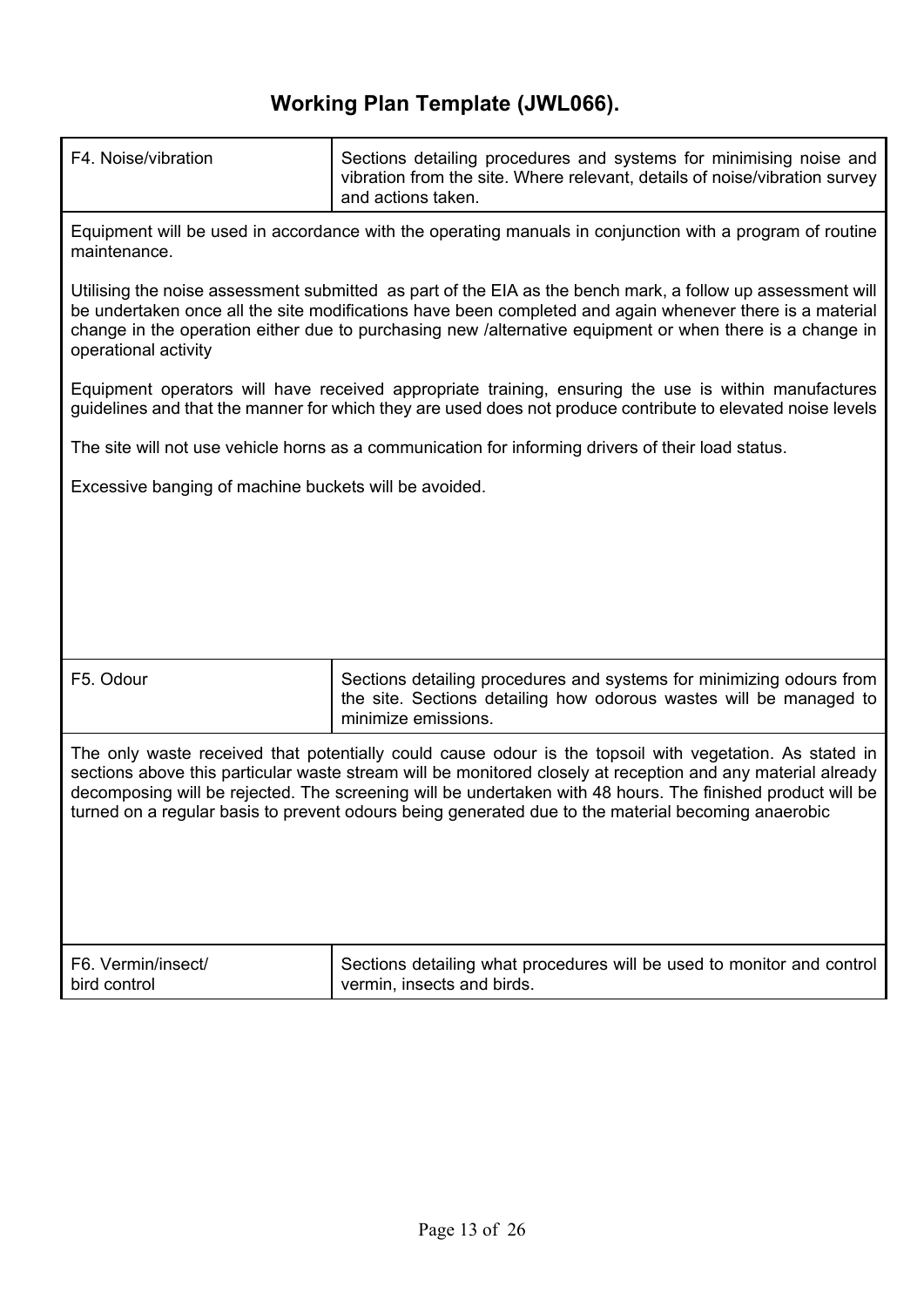| There is to be a program of checking for evidence of rodents and if detected an appropriate contractor will<br>be employed to eradicate the problem |                                                                                                                                                                                                     |  |  |
|-----------------------------------------------------------------------------------------------------------------------------------------------------|-----------------------------------------------------------------------------------------------------------------------------------------------------------------------------------------------------|--|--|
| burrow and seek shelter                                                                                                                             | Material on site will be turned regularly so it shouldn't be an issue that rabbits from the nearby woodland will                                                                                    |  |  |
|                                                                                                                                                     |                                                                                                                                                                                                     |  |  |
|                                                                                                                                                     |                                                                                                                                                                                                     |  |  |
| F7. Litter                                                                                                                                          | Section detailing what litter control procedures will be used and what<br>actions will be taken should litter escape from the site.                                                                 |  |  |
| will be covered to prevent litter being blown from the site                                                                                         | The site operatives will undertake regular litter picks. Any container storing waste that could become airborne                                                                                     |  |  |
| The site will be maintained in a clean and tidy state                                                                                               |                                                                                                                                                                                                     |  |  |
|                                                                                                                                                     |                                                                                                                                                                                                     |  |  |
|                                                                                                                                                     |                                                                                                                                                                                                     |  |  |
| Η.<br><b>Records</b>                                                                                                                                |                                                                                                                                                                                                     |  |  |
| H1.<br>Wastes<br>received<br>and<br>removed                                                                                                         | Section detailing how the records will be made and where they will be<br>kept.                                                                                                                      |  |  |
|                                                                                                                                                     | Site records will be made manually and transferred to an electrical system by the Barette admin team. All<br>waste and product will be manually captured with the use of a receipt and sale tickets |  |  |
|                                                                                                                                                     |                                                                                                                                                                                                     |  |  |
|                                                                                                                                                     |                                                                                                                                                                                                     |  |  |
|                                                                                                                                                     |                                                                                                                                                                                                     |  |  |
| H2. Rejected wastes                                                                                                                                 | Section detailing how the records will be made and where they will be<br>kept.                                                                                                                      |  |  |
| Same as above                                                                                                                                       |                                                                                                                                                                                                     |  |  |
|                                                                                                                                                     |                                                                                                                                                                                                     |  |  |
|                                                                                                                                                     |                                                                                                                                                                                                     |  |  |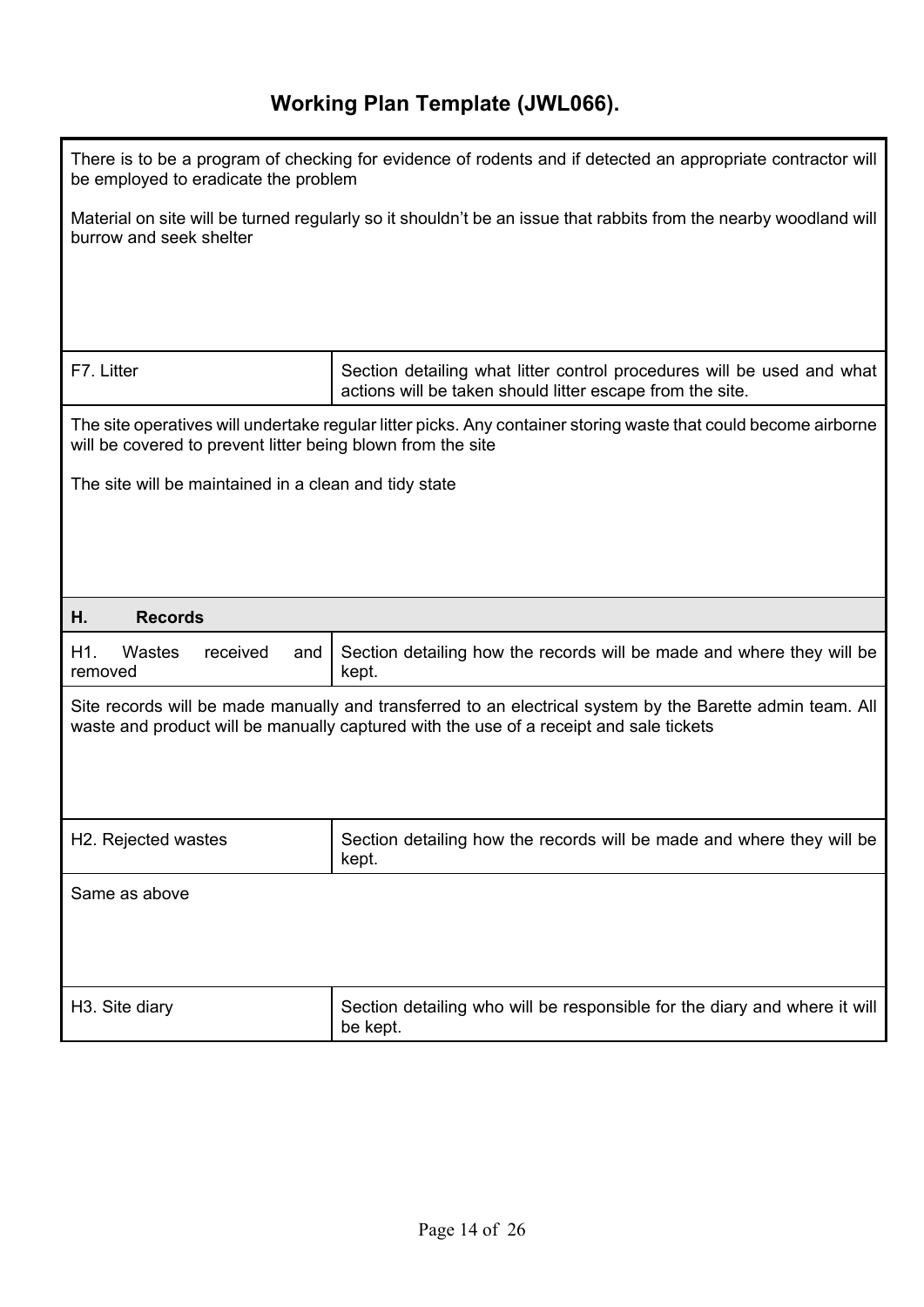| The site diary is to be kept in the Site welfare office.                                                                                                                                                                                                                                             |                                                                                                                |  |  |  |
|------------------------------------------------------------------------------------------------------------------------------------------------------------------------------------------------------------------------------------------------------------------------------------------------------|----------------------------------------------------------------------------------------------------------------|--|--|--|
|                                                                                                                                                                                                                                                                                                      | The site foreman is responsible for ensuring daily site activities are recorded in the site diary.             |  |  |  |
| As a minimum activities to be entered in the diary are;                                                                                                                                                                                                                                              |                                                                                                                |  |  |  |
| Any environmental incident<br>٠<br>Record of site checks<br>Names of visitors<br>٠<br>Rejected loads<br>Any complaints<br>٠<br>Site maintenance<br>$\bullet$<br>Names of staff on site<br>$\bullet$<br>General site activity<br>٠<br>Weather details : rain, sun, cloudy, wind direction, wind speed |                                                                                                                |  |  |  |
|                                                                                                                                                                                                                                                                                                      | The safe keeping of the site diary, waste tickets and reporting is the responsibility of the Operations Manger |  |  |  |
|                                                                                                                                                                                                                                                                                                      |                                                                                                                |  |  |  |
| H4. Other data e.g. monitoring<br>data,<br>waste<br>analysis,<br>site<br>inspections                                                                                                                                                                                                                 | Sections detailing records storage, security and availability to include<br>storage medium.                    |  |  |  |
| The site office will be locked at all times.                                                                                                                                                                                                                                                         |                                                                                                                |  |  |  |
|                                                                                                                                                                                                                                                                                                      | All records will be kept locked until transferred to the admin office in St John                               |  |  |  |
| Site inspections will be recorded in the site diary                                                                                                                                                                                                                                                  |                                                                                                                |  |  |  |
|                                                                                                                                                                                                                                                                                                      | Records of waste analysis will be kept in the site office and copies in the Admin office                       |  |  |  |
|                                                                                                                                                                                                                                                                                                      |                                                                                                                |  |  |  |
| H5. Waste analysis                                                                                                                                                                                                                                                                                   | Section detailing how and where records will be made and kept.                                                 |  |  |  |
| Waste analysis will be undertaken by an independent analyst and records kept in the site office                                                                                                                                                                                                      |                                                                                                                |  |  |  |
| H7. Site inspections                                                                                                                                                                                                                                                                                 | Section detailing how and where reports will be kept.                                                          |  |  |  |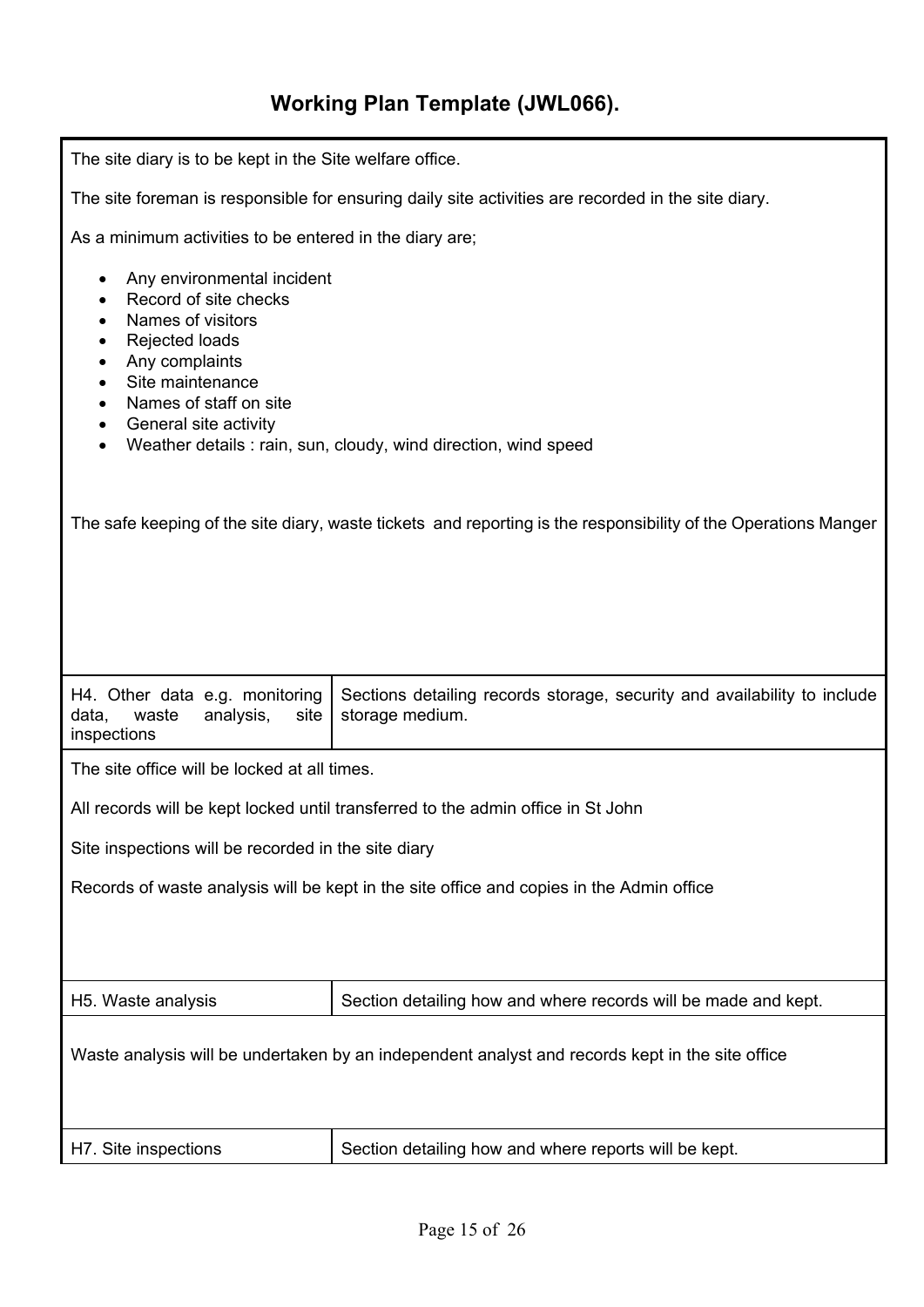Daily site checks will be undertaken by the site foreman and observations documented in the site diary. A weekly inspection of the site will be carried out by the Operations Manager and observations recorded in the site diary. Actions will be recorded and communicated to the site operatives.

As part of a continual program for improvement initially the site management will employ an independent waste expert to undertake regular site audits. The outcome of the audit will be communicated to the Operations manager so that he can make the necessary improvements.

The site audits as a minimum will review; site records, operational activities, material process and storage, site procedures, identify any environmental issues and training records.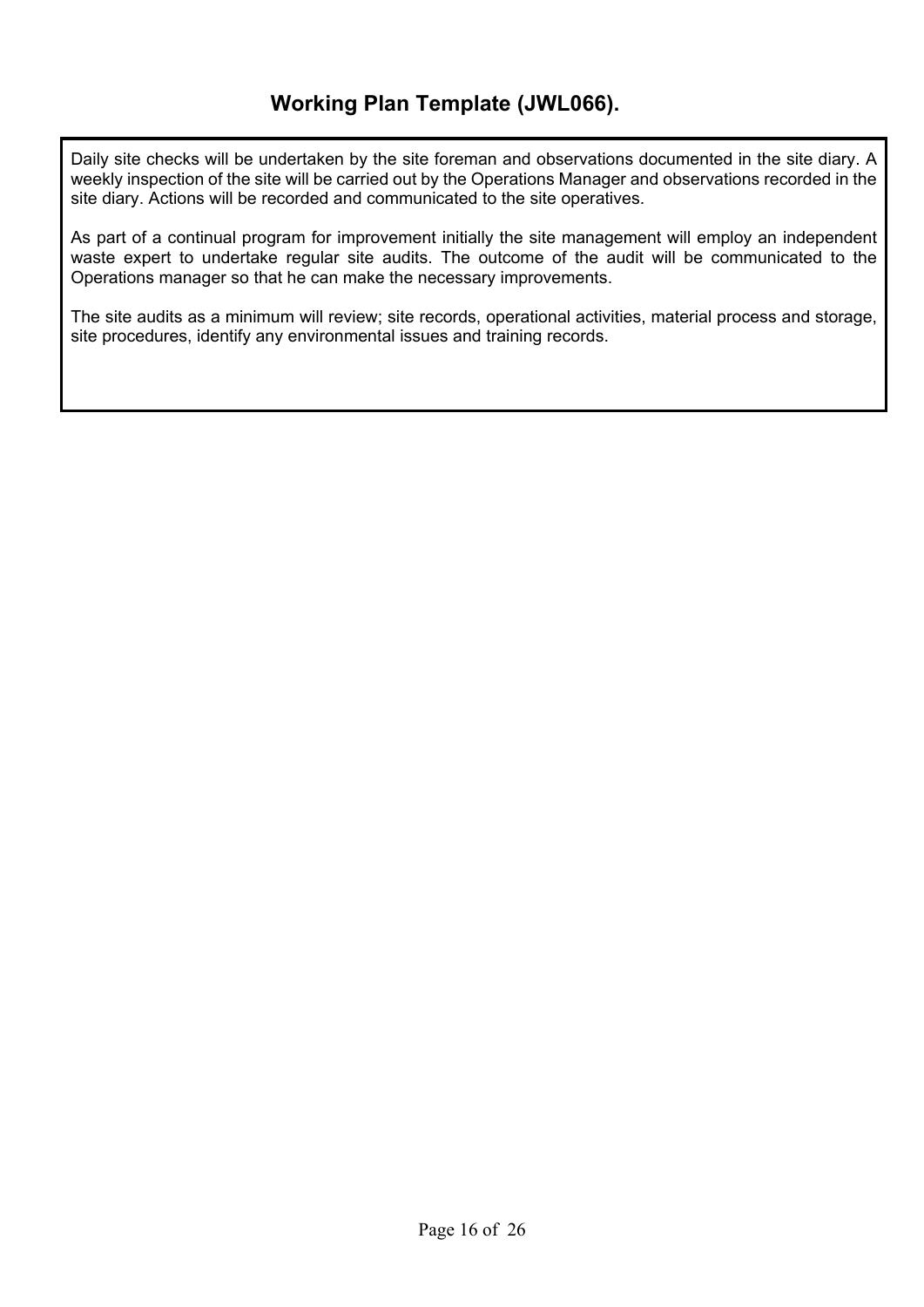## **Appendix 1 - Waste Types Accepted at the waste management site**

**Wastes types are categorised according to the 3 main categories of controlled wastes within the Waste Management Jersey Law 2005. The lists are not exhaustive and any additional waste types should be included.** 

**Municipal Wastes - means (a) household waste; (b) any residue from the incineration of household waste; (c) any other waste that, because of its nature or composition, is similar to household waste; (d) commercial or trade refuse; (e) waste from any charitable undertaking; or (f) any residue from the incineration of anything described in any of paragraphs (c), (d) and (e).** 

| <b>Waste type</b>                        | (municipal wastes)                         | <b>Tick if</b><br><b>Accepted</b> | <b>Quantities</b><br><b>Tonnes per week</b> |
|------------------------------------------|--------------------------------------------|-----------------------------------|---------------------------------------------|
| <b>General Municipal Wastes</b>          |                                            |                                   |                                             |
| <b>Mixed household wastes</b>            |                                            |                                   |                                             |
| <b>Mixed municipal wastes</b>            |                                            |                                   |                                             |
| Mixed household waste - compacted        |                                            |                                   |                                             |
| Mixed municipal wastes - compacted       |                                            |                                   |                                             |
| Mixed commercial or trade refuse         |                                            |                                   |                                             |
| <b>Glass</b>                             |                                            |                                   |                                             |
| <b>Glass cullet</b>                      |                                            |                                   |                                             |
| <b>Paper</b>                             |                                            |                                   |                                             |
| <b>Cardboard</b>                         |                                            |                                   |                                             |
| <b>Biodegradable kitchen wastes</b>      |                                            |                                   |                                             |
| <b>Street sweepings and litter</b>       |                                            |                                   |                                             |
| Moulding sands and/or clays              |                                            |                                   |                                             |
| <b>Uncontaminated silt and dredgings</b> |                                            |                                   |                                             |
| Ferrous metal packaging and containers   |                                            |                                   |                                             |
|                                          | Non-ferrous metal packaging and containers |                                   |                                             |
| plasticpackaging and containers          |                                            |                                   |                                             |
| <b>Plastics and polymers</b>             |                                            |                                   |                                             |
| <b>Rubber and foam products</b>          |                                            |                                   |                                             |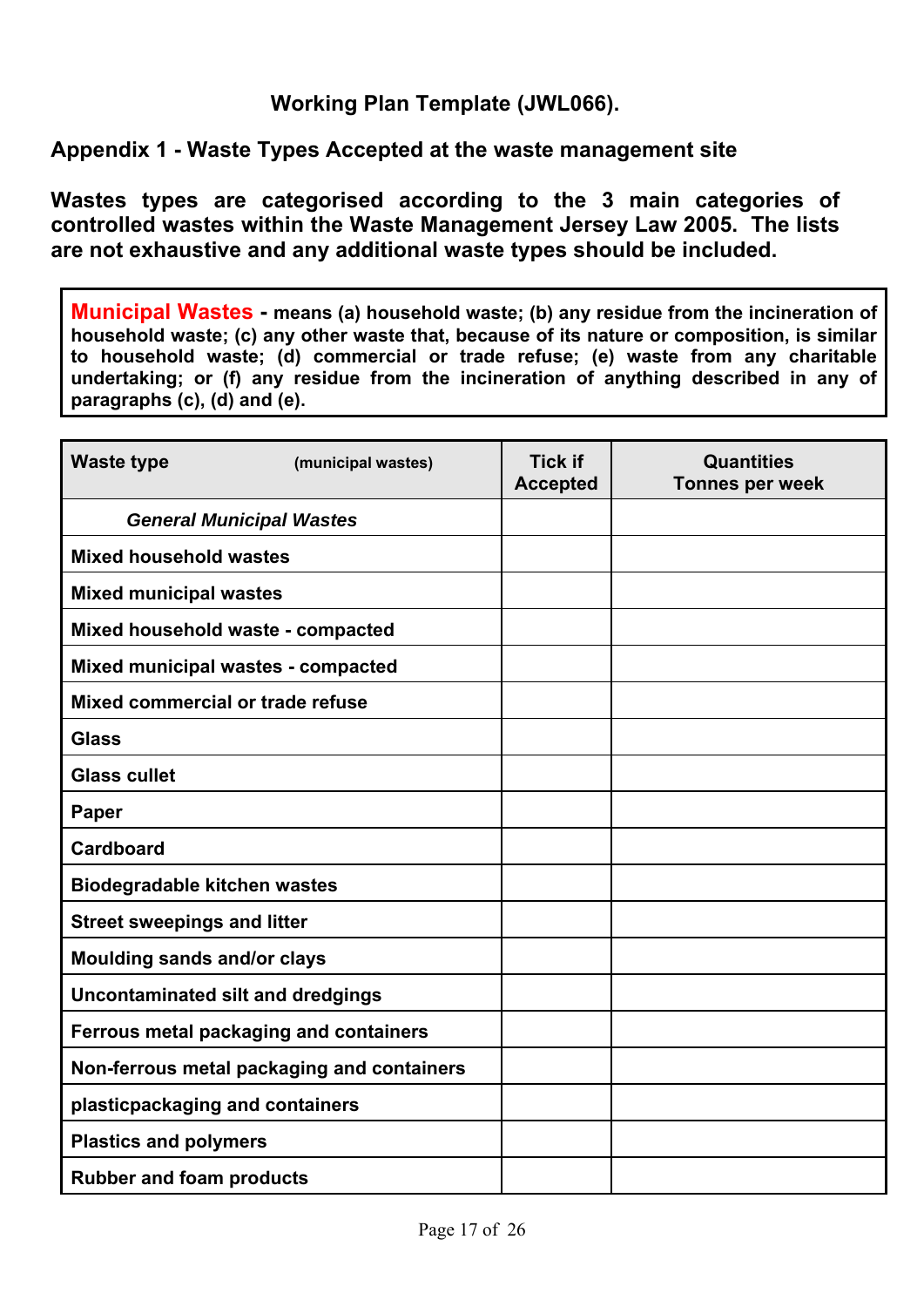| <b>Waste type</b>                                                      | (municipal wastes)                                | <b>Tick if</b><br><b>Accepted</b> | <b>Quantities</b><br><b>Tonnes per week</b> |
|------------------------------------------------------------------------|---------------------------------------------------|-----------------------------------|---------------------------------------------|
| <b>Textiles and clothes</b>                                            |                                                   |                                   |                                             |
| Untreated wood and timber                                              |                                                   |                                   |                                             |
| <b>Coated or chemically treated timber</b>                             |                                                   |                                   |                                             |
| including wooden furniture                                             | Mixed wood, laminates, chipboard, fibreboard      |                                   |                                             |
| <b>Vegetable fibres</b>                                                |                                                   |                                   |                                             |
| Sawdust, shavings and/or wood pulp                                     |                                                   |                                   |                                             |
| Vegetation and/or vegetable waste                                      |                                                   |                                   |                                             |
|                                                                        | Green wastes - vegetation, plant tissue, grass    |                                   |                                             |
| Green wastes - wood, trees, roots                                      |                                                   |                                   |                                             |
|                                                                        | Mixtures of vegetation, soil and/or stones        |                                   |                                             |
| <b>Vegetable food</b>                                                  |                                                   |                                   |                                             |
| <b>Composted green wastes</b>                                          |                                                   |                                   |                                             |
| Leather                                                                |                                                   |                                   |                                             |
| <b>Animal fibres</b>                                                   |                                                   |                                   |                                             |
| Waste food - animal or mixed                                           |                                                   |                                   |                                             |
| Whole and/or parts of animal                                           |                                                   |                                   |                                             |
| Excreta (Sludge, screenings, ??)                                       |                                                   |                                   |                                             |
| <b>Sanitary waste</b>                                                  |                                                   |                                   |                                             |
|                                                                        | Vegetable oils, fats, waxes and/or grease         |                                   |                                             |
| Animal fats, oils, waxes and/or grease                                 |                                                   |                                   |                                             |
| <b>Animal glue</b>                                                     |                                                   |                                   |                                             |
| <b>Sewage Treatment</b>                                                | <b>Waste From Biological Processes Other Than</b> |                                   |                                             |
| <b>Residues of fermentation and other</b><br>microbiological processes |                                                   |                                   |                                             |
| and wastes                                                             | Wastes from biological treatments of effluents    |                                   |                                             |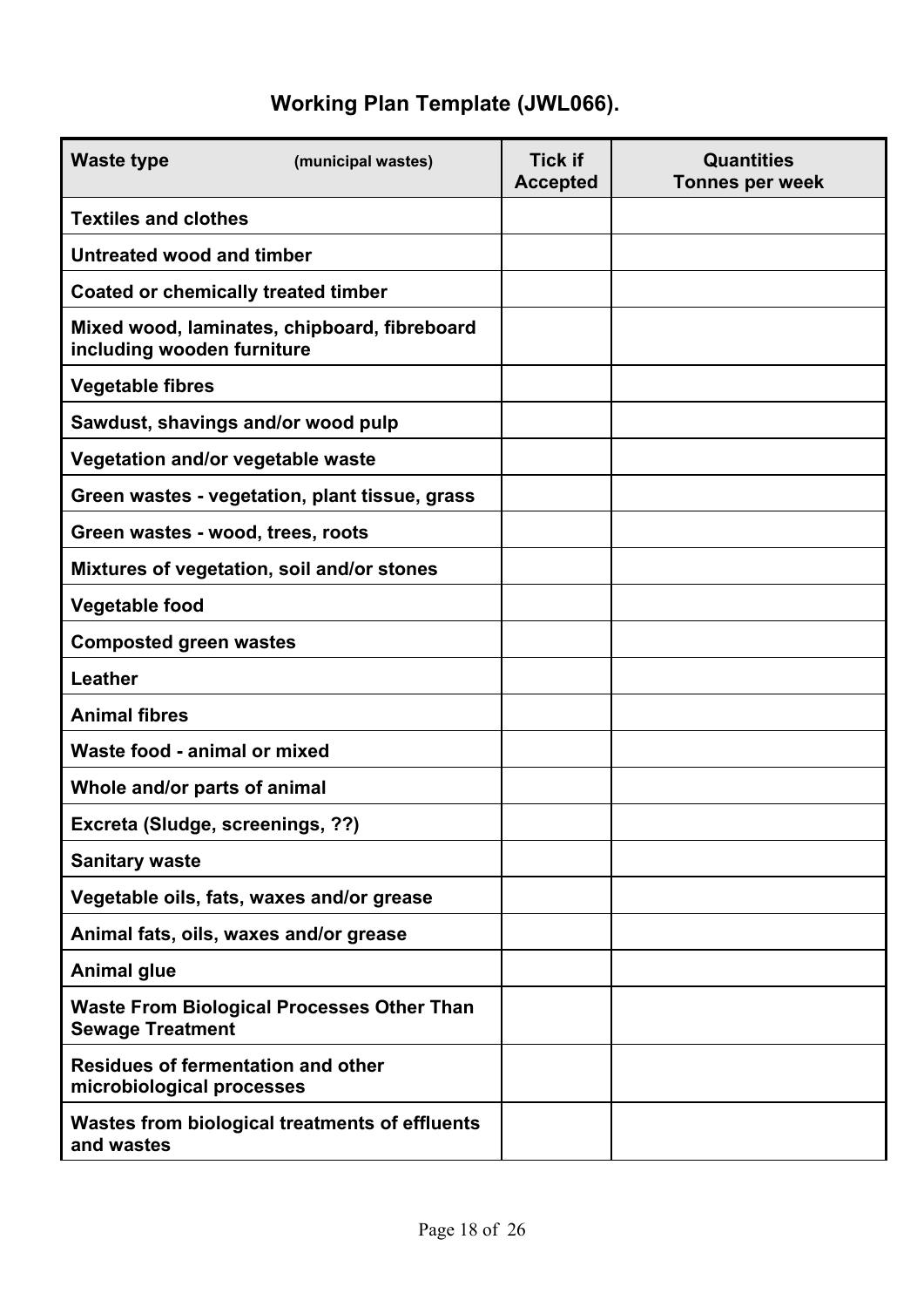| <b>Waste type</b><br>(municipal wastes)                        | <b>Tick if</b><br><b>Accepted</b> | <b>Quantities</b><br><b>Tonnes per week</b> |
|----------------------------------------------------------------|-----------------------------------|---------------------------------------------|
| Other dry non-hazardous and non-healthcare<br>municipal wastes |                                   |                                             |
| <b>Construction &amp; Demolition Wastes</b>                    |                                   |                                             |
| <b>Rock and stone</b>                                          | $\checkmark$                      |                                             |
| <b>Sub-soils</b>                                               | $\checkmark$                      |                                             |
| Soil and stones                                                | $\checkmark$                      |                                             |
| <b>Concrete and/or mortar</b>                                  | $\checkmark$                      |                                             |
| <b>Bricks</b>                                                  | $\checkmark$                      |                                             |
| <b>Tiles and ceramics</b>                                      | $\checkmark$                      |                                             |
| Mixtures of concrete, bricks, tiles and ceramics               | $\checkmark$                      |                                             |
| Asphalt, bitumen and coated roadstone                          |                                   |                                             |
| <b>Excavated road base and road planings</b>                   |                                   |                                             |
| Plasterboard / plaster                                         | $\checkmark$                      |                                             |
| <b>Contaminated (non-hazardous) materials</b>                  |                                   |                                             |
| <b>Contaminated soil, sub-soils</b>                            |                                   |                                             |
| <b>Contaminated silts / dredgings</b>                          |                                   |                                             |
| <b>Contaminated interceptor wastes</b>                         |                                   |                                             |
| <b>Contaminated tank cleaning residues</b>                     |                                   |                                             |
| <b>Contaminated construction and demolition</b><br>wastes      |                                   |                                             |
| Used moulds or moulds containing organic<br>binders            |                                   |                                             |
| <b>Drilling muds</b>                                           |                                   |                                             |
| <b>Landfill leachate</b>                                       |                                   |                                             |
| Scrap metal - general                                          |                                   |                                             |
| <b>Mixed ferrous metal</b>                                     |                                   |                                             |
| Mixed/unknown non-ferrous metal                                |                                   |                                             |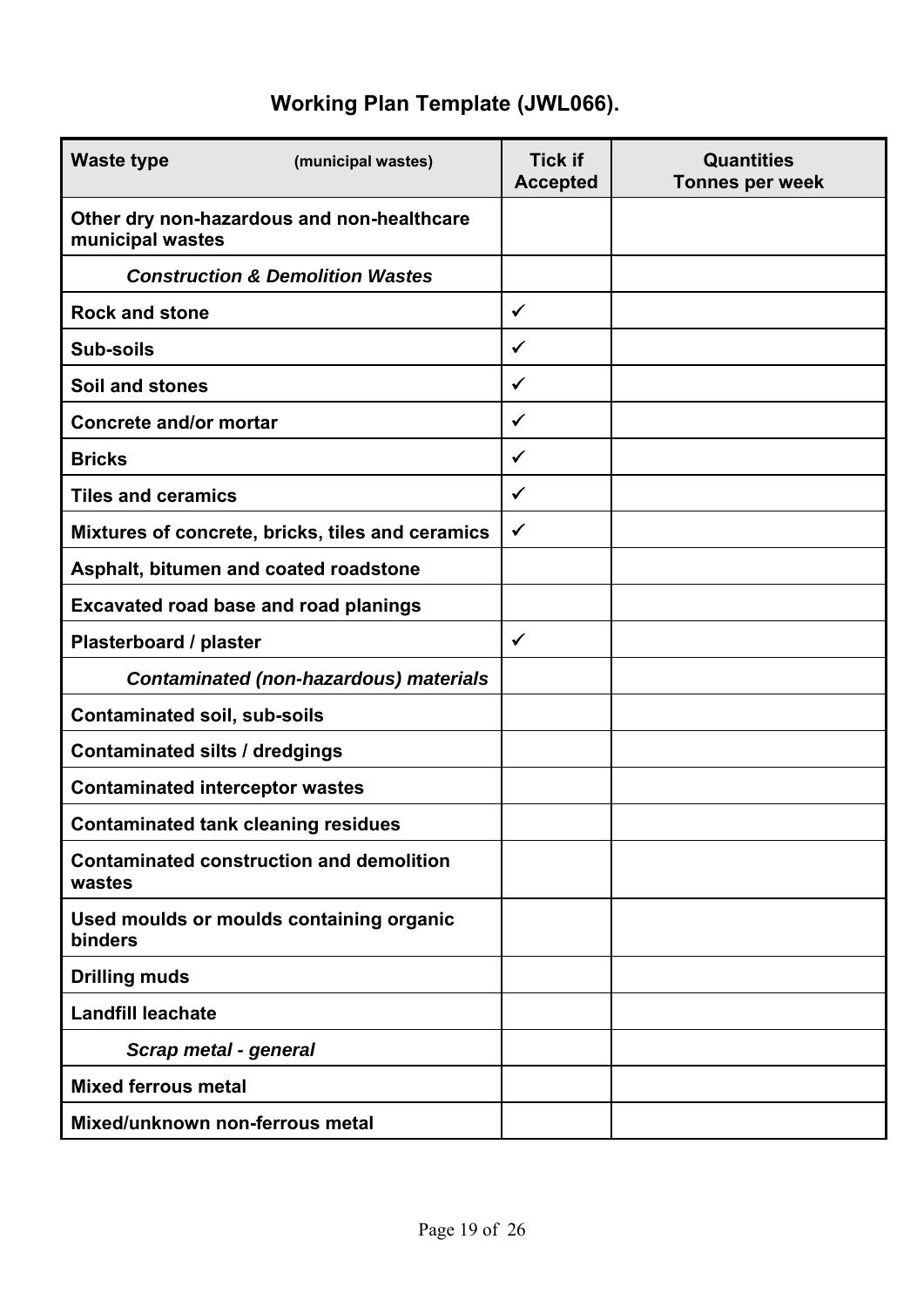| <b>Waste type</b><br>(municipal wastes)                                          | <b>Tick if</b><br><b>Accepted</b> | <b>Quantities</b><br><b>Tonnes per week</b> |
|----------------------------------------------------------------------------------|-----------------------------------|---------------------------------------------|
| Mixed ferrous and non-ferrous metals<br>(including empty aerosol cans)           |                                   |                                             |
| <b>Cable and wire</b>                                                            |                                   |                                             |
| Other metallic items (including bicycles,<br>shopping trolleys, metal furniture) |                                   |                                             |
| Scrap metal - specific ferrous and non<br>ferrous                                |                                   |                                             |
| Iron                                                                             |                                   |                                             |
| Lead                                                                             |                                   |                                             |
| Copper                                                                           |                                   |                                             |
| <b>Zinc</b>                                                                      |                                   |                                             |
| <b>Aluminium</b>                                                                 |                                   |                                             |
| <b>Metal Catalysts</b>                                                           |                                   |                                             |
| <b>Alloys</b>                                                                    |                                   |                                             |
| Other metals (please specify)                                                    |                                   |                                             |
| <b>Motor Vehicles, Ships, Machinery</b>                                          |                                   |                                             |
| End of life vehicles - whole                                                     |                                   |                                             |
| End of life vehicle components                                                   |                                   |                                             |
| <b>Tyres (whole)</b>                                                             |                                   |                                             |
| <b>Tyres (shredded)</b>                                                          |                                   |                                             |
| <b>Undrained lead-acid batteries</b>                                             |                                   |                                             |
| <b>Aircraft</b>                                                                  |                                   |                                             |
| <b>Ships</b>                                                                     |                                   |                                             |
| Heavy industrial equipment and machinery                                         |                                   |                                             |
| <b>Electrical and electronic equipment</b>                                       |                                   |                                             |
| <b>Refrigeration equipment</b>                                                   |                                   |                                             |
| Television equipment including cathode ray<br>tubes and flat screen monitors     |                                   |                                             |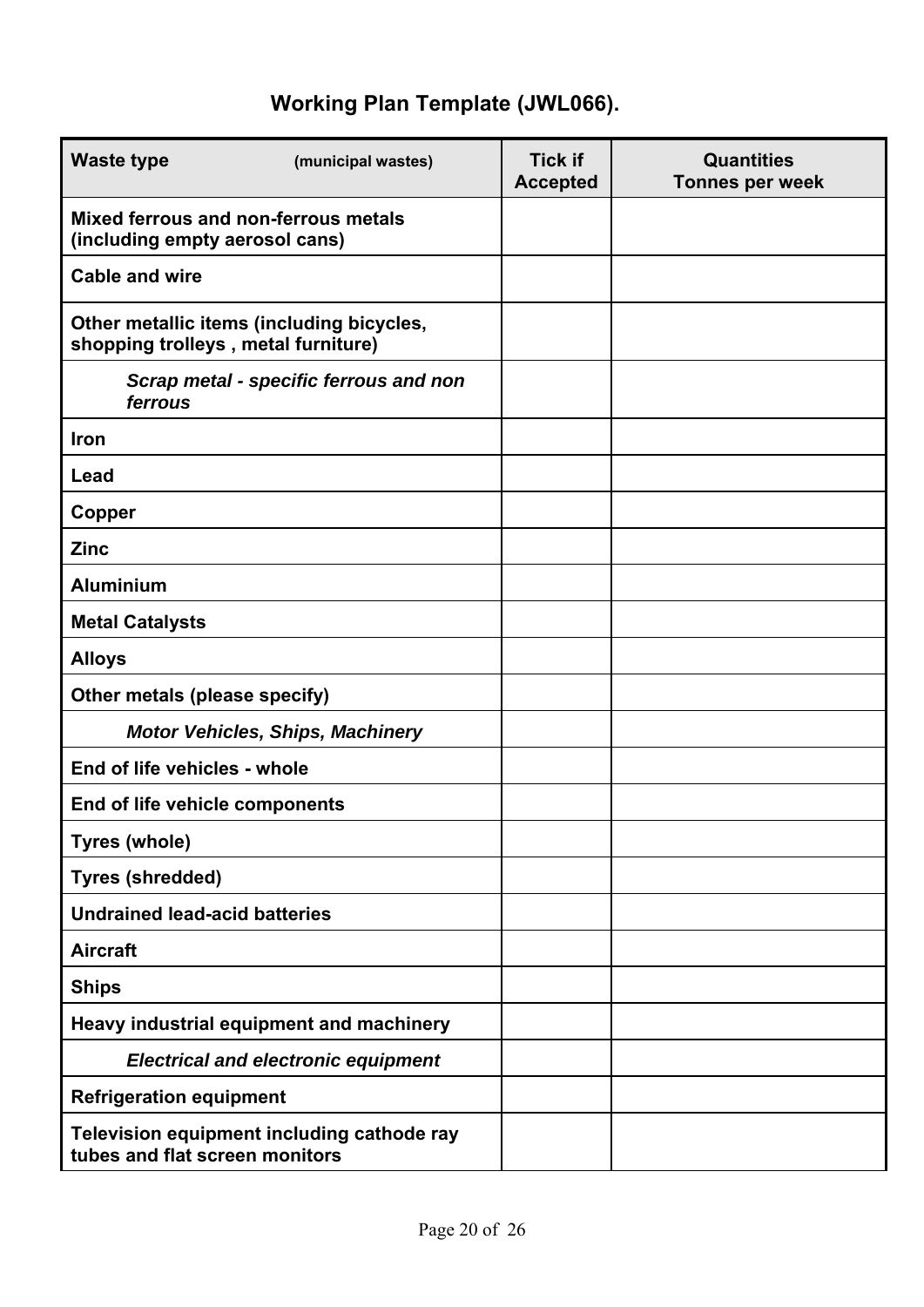| Waste type                                                       | (municipal wastes) | <b>Tick if</b><br><b>Accepted</b> | <b>Quantities</b><br><b>Tonnes per week</b> |
|------------------------------------------------------------------|--------------------|-----------------------------------|---------------------------------------------|
| IT and telecommunications equipment                              |                    |                                   |                                             |
| Light bulbs (including fluorescent tubes &<br>street lamp bulbs) |                    |                                   |                                             |
| <b>Alkaline batteries</b>                                        |                    |                                   |                                             |
| <b>Batteries (other)</b>                                         |                    |                                   |                                             |
| Other electrical goods and appliances                            |                    |                                   |                                             |
| Incineration residues                                            |                    |                                   |                                             |
| Bottom ash and/or clinker                                        |                    |                                   |                                             |
| Fly ash                                                          |                    |                                   |                                             |
| Residues from stack gas cleaning (solid or<br>liquid)            |                    |                                   |                                             |
| Ferrous materials removed from bottom ash                        |                    |                                   |                                             |

#### **Healthcare Wastes**

**1. waste arising from medical, nursing, dental, veterinary, pharmaceutical or similar practice, investigation, treatment, care, instruction or research; or** 

**2. waste arising from the collection of blood for transfusion or from the conduct of the business of an undertaker or embalmer,** 

**if it consists wholly or partly of any of the following things, namely human or animal tissue, blood or any other bodily fluid or excretion, a drug or other pharmaceutical product, a swab or dressing or a syringe, needle or other sharp instrument.** 

**NB - some healthcare wastes will also be hazardous wastes. E.g. healthcare waste which is infectious (H6.2) or toxic**

| Waste type                                                                                      | <b>Tick if</b><br><b>Accepted</b> | <b>Physical</b><br>form<br>solid/sludge<br>/liquid/<br>powder/gas | <b>Quantities</b><br><b>Tonnes per</b><br>week |
|-------------------------------------------------------------------------------------------------|-----------------------------------|-------------------------------------------------------------------|------------------------------------------------|
| Wastes consisting wholly or partly of human<br>blood, tissue or other bodily fluid or excretion |                                   |                                                                   |                                                |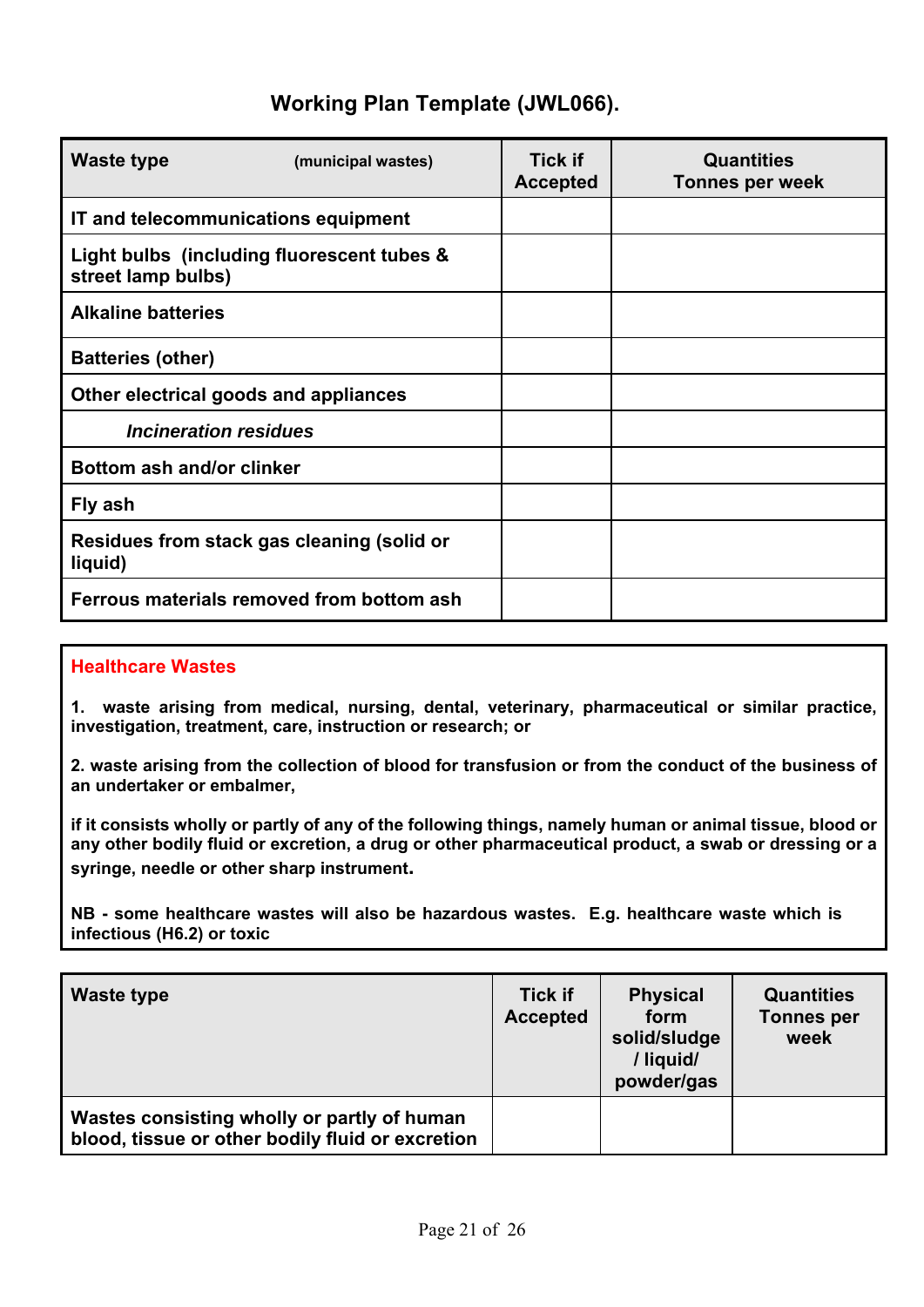| Wastes consisting wholly or partly of animal<br>blood, tissue or other bodily fluid or excretion |  |  |
|--------------------------------------------------------------------------------------------------|--|--|
| Soiled surgical dressings, swabs and other<br>similar soiled wastes.                             |  |  |
| Sharps (syringes, needles, glass, or sharp<br>instruments or items)                              |  |  |
| Drugs or pharmaceutical products                                                                 |  |  |
| <b>Cytotoxic or cytostatic medicines</b>                                                         |  |  |

#### **Hazardous Wastes means**

**(a) waste that is described in Section A of Part 1 of Schedule 2 (of which Part relates to**  wastes specified in the Basel Convention<sup>1</sup>), and possesses at least one of the hazardous **characteristics described in Section B of that part; and** 

**(b) waste that is described in Part 2 of Schedule 2 (which Part relates to other wastes that are hazardous by national definition).** 

**Please indicate the wastes types and hazardous properties and estimated quantities** 

| <b>Waste type</b>                                                          | <b>Hazard</b><br>code<br>H1 - H13 | <b>Tick if</b><br><b>Accepted</b> | <b>Physical form</b><br>solid/sludge/<br>liquid/<br>powder/gas | <b>Quantities</b><br><b>Tonnes per</b><br>week |
|----------------------------------------------------------------------------|-----------------------------------|-----------------------------------|----------------------------------------------------------------|------------------------------------------------|
| <b>Construction and demolition</b><br>waste containing fibrous<br>asbestos | H <sub>11</sub>                   |                                   |                                                                |                                                |
| <b>Construction and demolition</b><br>waste containing bonded<br>asbestos  | H <sub>11</sub>                   |                                   |                                                                |                                                |
| <b>Brake pads containing</b><br>asbestos                                   | H <sub>11</sub>                   |                                   |                                                                |                                                |
| <b>Used Engine Oil</b>                                                     | H <sub>11</sub>                   |                                   |                                                                |                                                |
| Acid in lead acid batteries                                                | H8                                |                                   |                                                                |                                                |
| flue gas residues                                                          | H11, H12                          |                                   |                                                                |                                                |

**Examples only -** 

<sup>1&</sup>lt;br>
<sup>1</sup> 1989 Basel Convention on the Control of Transboundary Movements of Hazardous Wastes and their Disposal (UNEP EP/IG.80/3 22nd March 1989. 1 JEL 2 (1989), 255 - 277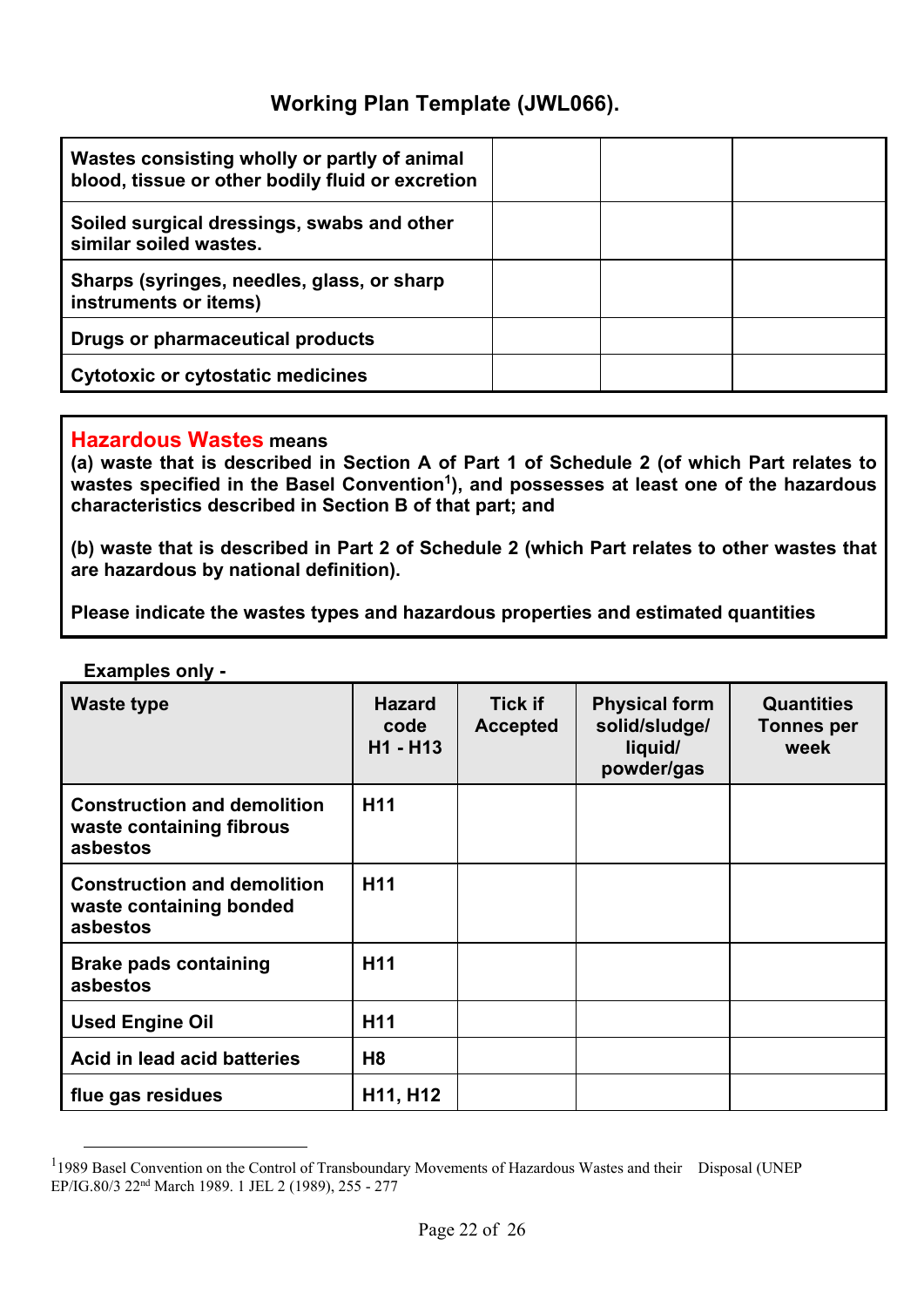| pesticides       | H <sub>12</sub>        |  |  |
|------------------|------------------------|--|--|
| photochemicals   | H11, H12               |  |  |
| organic solvents | H8,<br>H3,<br>H11, H12 |  |  |
|                  |                        |  |  |
|                  |                        |  |  |
|                  |                        |  |  |
|                  |                        |  |  |

### **Appendix 2. - Schedule 2 to the Waste Management (Jersey) Law 2005**

#### **Hazardous wastes**

#### **Part 1 - Hazardous waste specified in Convention**

#### **Section A: Categories**

#### *Waste streams*

- **Y1 Clinical wastes from medical care in hospitals, medical centres and clinics.**
- **Y2 Wastes from the production and preparation of pharmaceutical products.**
- **Y3 Waste pharmaceuticals, drugs and medicines.**
- **Y4 Wastes from the production, formulation and use of biocides and phytopharmaceuticals.**
- **Y5 Wastes from the manufacture, formulation and use of wood preserving chemicals.**
- **Y6 Wastes from the production, formulation and use of organic solvents.**
- **Y7 Wastes from heat treatment and tempering operations containing cyanides.**
- **Y8 Waste mineral oils unfit for their originally intended use.**
- **Y9 Waste oils/water, hydrocarbons/water mixtures, emulsions.**
- **Y10 Waste substances and articles containing or contaminated with polychlorinated biphenyls (PCBs) and/or polychlorinated terphenyls (PCTs) and/or polybrominated biphenyls (PBBs).**
- **Y11 Waste tarry residues arising from refining, distillation and any pyrolytic treatment.**
- **Y12 Wastes from production, formulation and use of inks, dyes, pigments, paints, lacquers or varnish.**
- **Y13 Wastes from production, formulation and use of resins, latex, plasticizers or**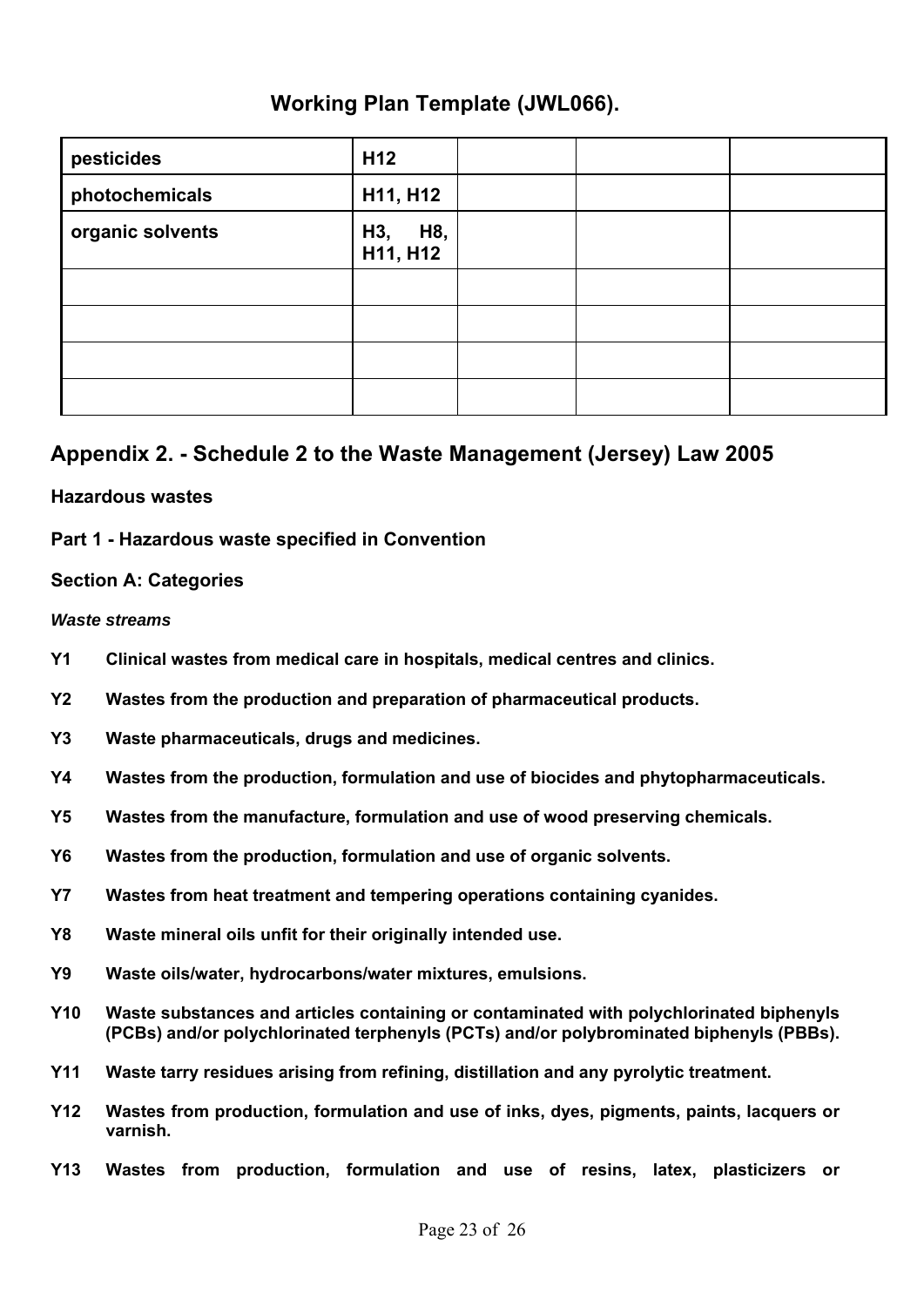**glues/adhesives.** 

- **Y14 Waste chemical substances arising from research and development or teaching activities that are not identified and/or are new and whose effects on man and/or the environment are not known.**
- **Y15 Wastes of an explosive nature not subject to other legislation.**
- **Y16 Wastes from production, formulation and use of photographic chemicals and processing materials.**
- **Y17 Wastes resulting from surface treatment of metals and plastics.**
- **Y18 Residues arising from industrial waste disposal operations.**

*Wastes having as constituents -*

- **Y19 metal carbonyls;**
- **Y20 beryllium or beryllium compounds;**
- **Y21 hexavalent chromium compounds;**
- **Y22 copper compounds;**
- **Y23 zinc compounds;**
- **Y24 arsenic or arsenic compounds;**
- **Y25 selenium or selenium compounds;**
- **Y26 cadmium or cadmium compounds;**
- **Y27 antimony or antimony compounds;**
- **Y28 tellurium or tellurium compounds;**
- **Y29 mercury or mercury compounds;**
- **Y30 thallium or thallium compounds;**
- **Y31 lead or lead compounds;**
- **Y32 inorganic fluorine compounds (excluding calcium fluoride);**
- **Y33 inorganic cyanides;**
- **Y34 acidic solutions or acids in solid form;**
- **Y35 basic solutions or bases in solid form;**
- **Y36 asbestos (dust and fibres);**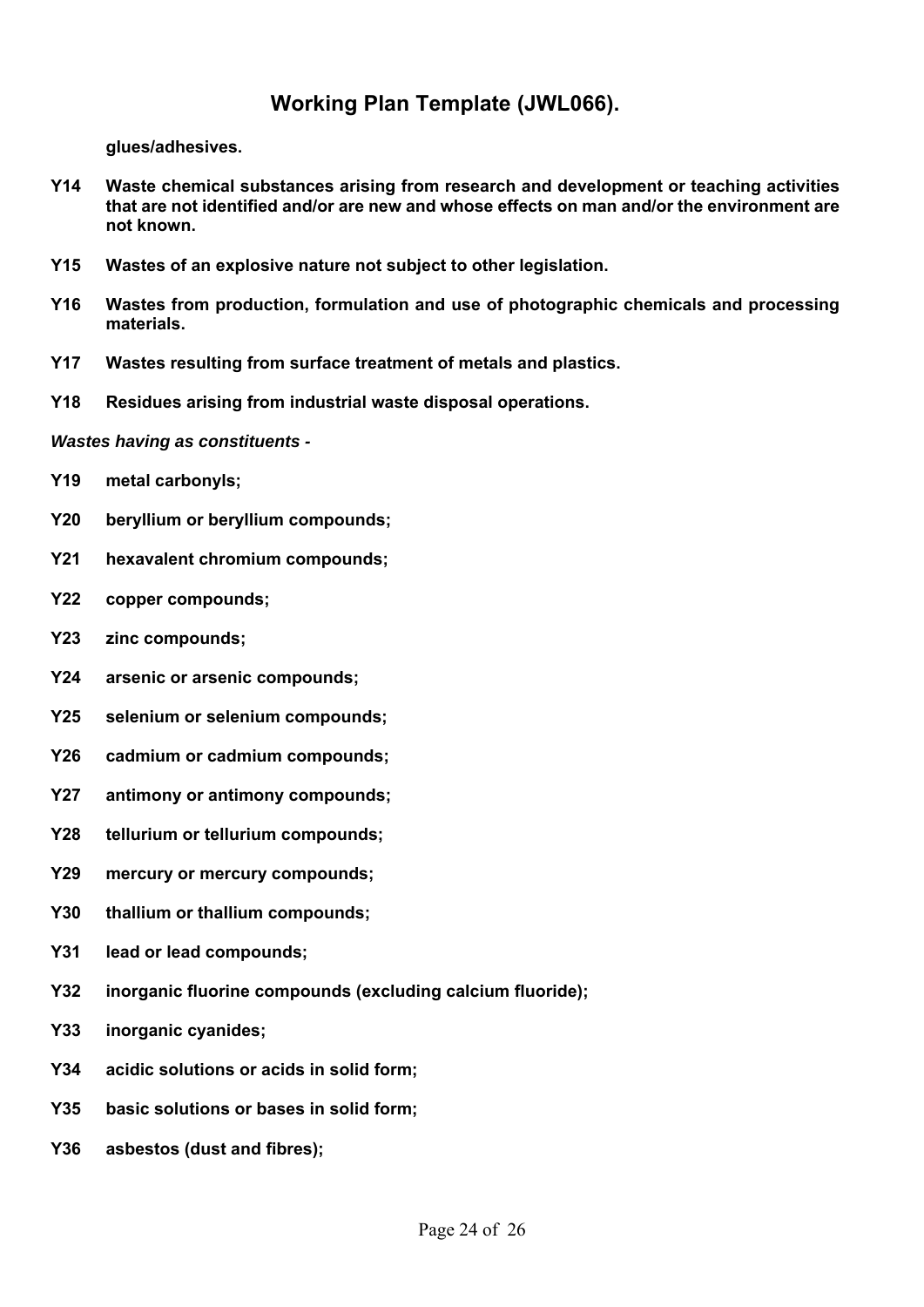- **Y37 organic phosphorous compounds;**
- **Y38 organic cyanides;**
- **Y39 phenols or phenol compounds (including chlorophenols);**
- **Y40 ethers;**
- **Y41 halogenated organic solvents;**
- **Y42 organic solvents excluding halogenated solvents;**
- **Y43 any congenor of polychlorinated dibenzo-furan;**
- **Y44 any congenor of polychlorinated dibenzo-p-dioxin; or**
- **Y45 organohalogen compounds other than substances referred to in this Part (for example Y39, Y41, Y42, Y43, Y44).**

#### **Section B: Hazardous characteristics**

#### **UN Code Characteristics**

#### **Class\***

**1 H1 Explosive substances or wastes An explosive substance or waste is a solid or liquid substance or waste (or mixture of substances or wastes) that is in itself capable by chemical reaction of producing gas at such a temperature and pressure and at such a speed as to cause damage to the surroundings.** 

#### **3 H3 Flammable liquids**

 **The word "flammable" has the same meaning as "inflammable". Flammable liquids are liquids, or mixtures of liquids, or liquids containing solids in solution or suspension (for example, paints or varnishes, lacquers, but not including substances or wastes otherwise classified on account of their dangerous characteristics) that give off a flammable vapour at temperatures of not more than 60.5o C, closed-cup test, or**  not more than 65.6° C, open-cup test. (Because the results of open-cup tests and of **closed-cup tests are not strictly comparable and individual results even by the same test are often variable, results varying from the above figures to make allowance for such differences are within the scope of this definition.)** 

- **4.1 H4.1 Flammable solids Solids, or waste solids, other than those classed as explosives, that under conditions encountered in transport are readily combustible, or may cause or contribute to fire through friction.**
- **4.2 H4.2 Substances or wastes liable to spontaneous combustion Substances or wastes that are liable to spontaneous heating under normal conditions encountered in transport, or to heating up on contact with air, and are then liable to catch fire.**
- **4.3 H4.3 Substances or wastes that, in contact with water, emit flammable gases Substances or wastes that, by interaction with water, are liable to become spontaneously flammable or to give off flammable gases in dangerous quantities.**